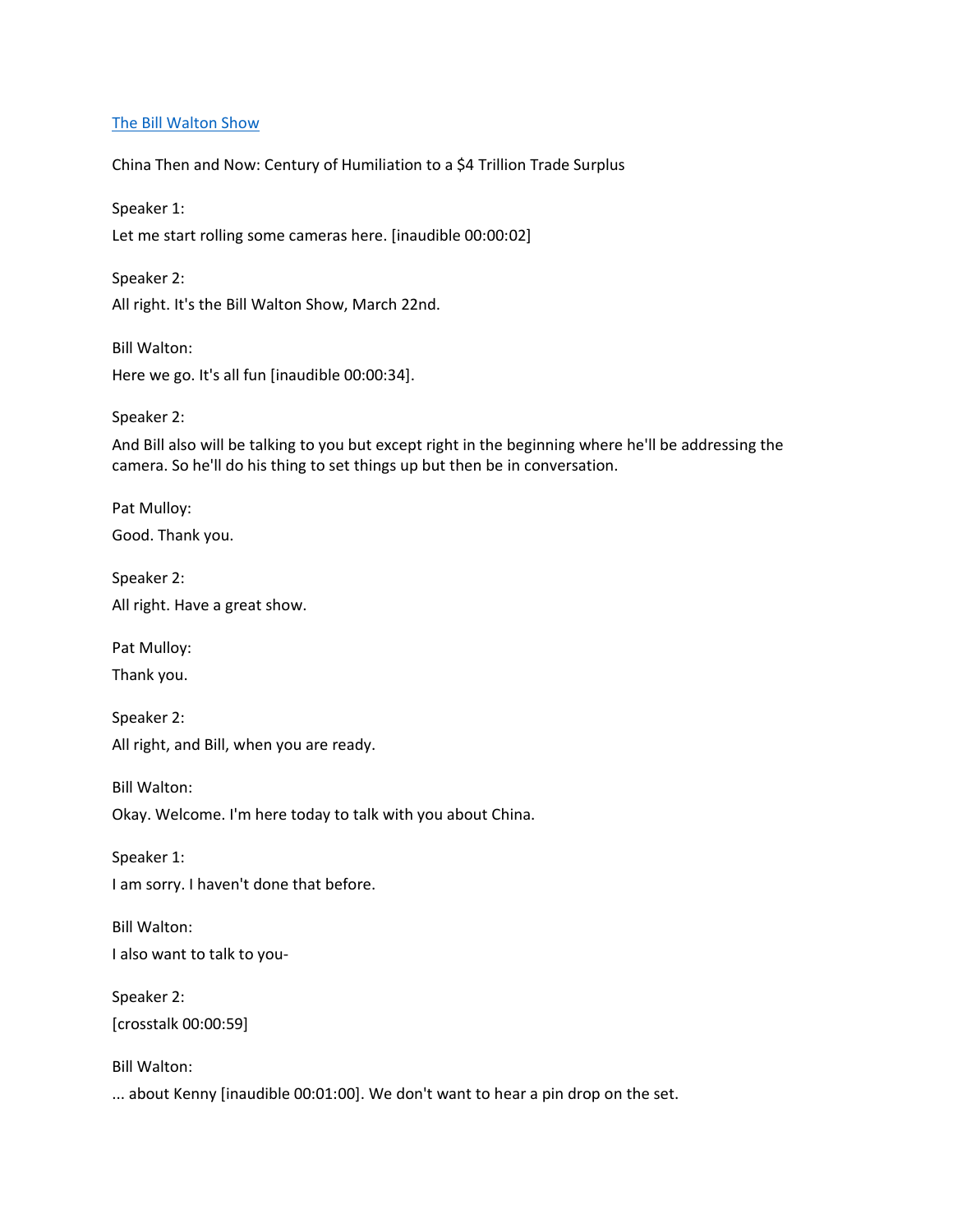Speaker 1: Jeez. Sorry about that.

Bill Walton: Except my three [terriers 00:01:06].

Speaker 1: Okay. We'll wait just a moment. Ready, and when you're ready, Bill.

Bill Walton:

Welcome. I'm here today to talk with you about China. As most of you know, as you know, I have been studying China with more depth and concern in the last six months. They're much in the news now because of the trade issues that are out there with Trump's tariffs. And to understand China better, I brought in two fantastically expert men, Patrick Mulloy ... Stefan Halper and Patrick Mulloy.

Pat Mulloy:

Thank you.

Bill Walton:

I get my experts confused from time to time. Patrick is a former commissioner of the US-China Economic and Security Review Commission. He was general counsel to the Senate Banking Committee and was assistant secretary in the Department of Commerce's International Trade Administration. Patrick, welcome.

Pat Mulloy:

Thank you very much for inviting me, Bill.

Bill Walton:

Glad to have you here. Stefan, Stefan is a professor at Cambridge University in Cambridge, England, and he goes all the way back to serving in the White House during the Nixon and Ford administration. You were there for about seven or eight years, as I recollect.

Pat Mulloy:

Yeah.

Bill Walton:

He's a prolific author on international affairs, and specifically as it relates to China, he's written a great book called China: The Three Warfares and also China in the Year 2030, and I'm very interested to see where we learn China will be in 2030. So starting back not at 2030 but maybe a little bit back in history, Stefan, do you want to give us a sense of where China is coming from so we can figure out where they are today, and then perhaps we'll figure out where it's all going from here.

Stefan Halper: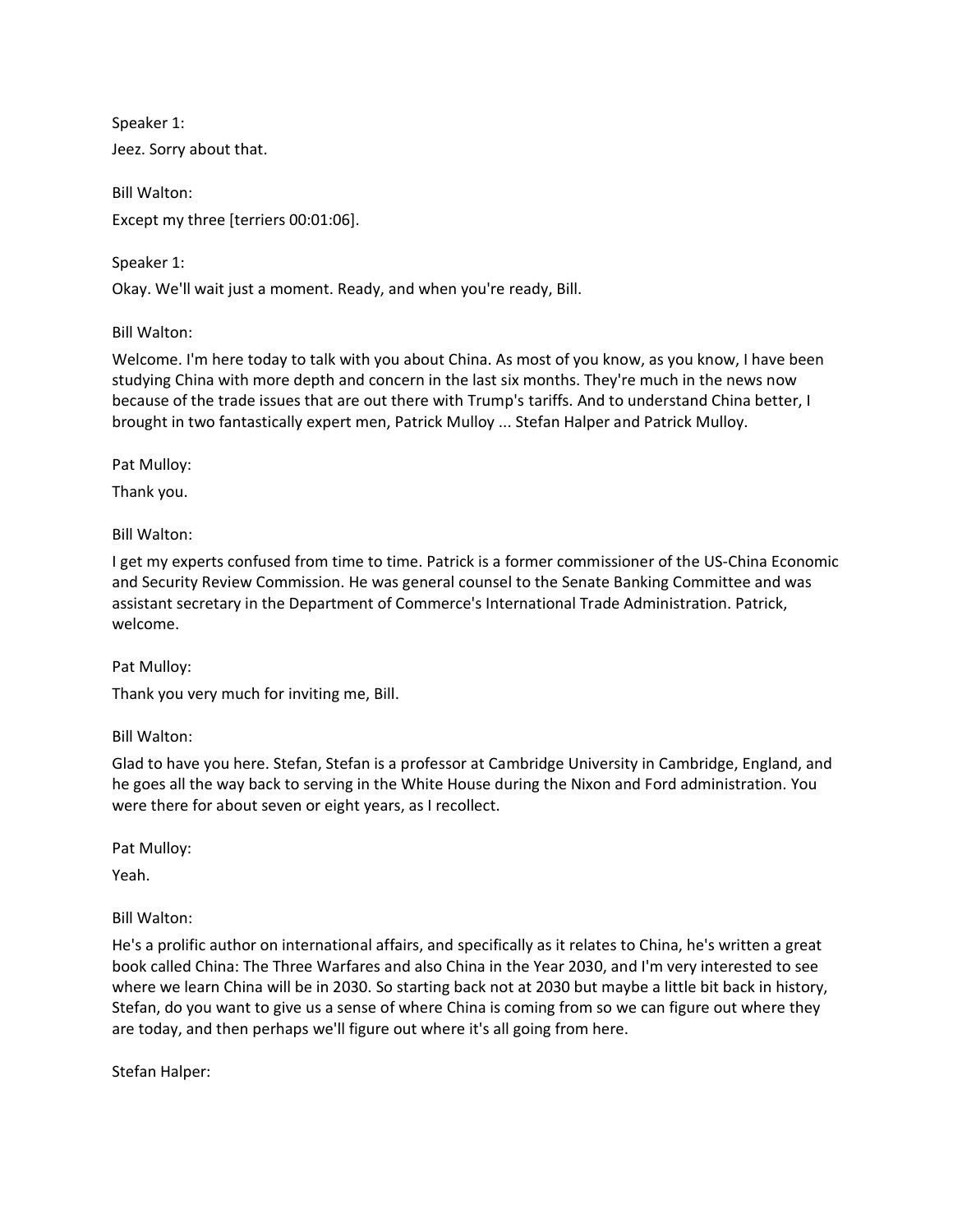Well, the China story is really a very long one, and of course it extends back beyond where I'm going to begin, in the 1970s. But in the early '70s, Henry Kissinger and Richard Nixon decided that they would recognize the People's Republic of China, and they would arrange a full relationship between the US and China. So Kissinger was dispatched to Beijing, where he was met by [Zhou Enlai 00:03:31], Mao Zedong's number two and an experienced intelligence officer. Zhou Enlai was well trained and with great depth had researched Kissinger's background, and he in effect seduced Kissinger by calling him, "A great professor," and, "The global statesman," and all that sort of thing.

# Bill Walton:

Oh, I can't believe it. He seduced Kissinger through massaging his ego? [crosstalk 00:04:06]

## Stefan Halper:

Just massaging his ego, yeah. And Kissinger came to believe that they could forge a relationship based on essentially what China wanted and what the US might be able to give and how we could together oppose the Soviet Union at the time, and that was a big deal. We needed to find allies in resisting the Soviets.

# Stefan Halper:

So we developed a relationship with China that was ... It was very transactional. The trade was not immediately a major issue, but the assumption was that if we traded with China, American corporations would benefit; Americans would be employed; the Chinese would benefit on their end; and that eventually China would develop into a market economy and then a democracy. That concept was at the center of Kissinger's thought and at the center of American policy and our assumptions, and it was dead wrong because China did not develop into a democracy. It never developed a full market economy or even a ... I guess you could say it has a partial market economy. And we end up at this very difficult moment on trade questions today because of China's having taken advantage of American technology and exports.

Bill Walton:

And China under Mao from '49 through ... When did he die?

Pat Mulloy:

'76.

Stefan Halper:

'76.

Bill Walton:

... was utterly impoverished for the entire time he was in charge. He tried all the centralized commandand-control Soviet-style plans, and they all failed. So at the time they went over-

Stefan Halper:

Plus, the Great Famine.

Bill Walton: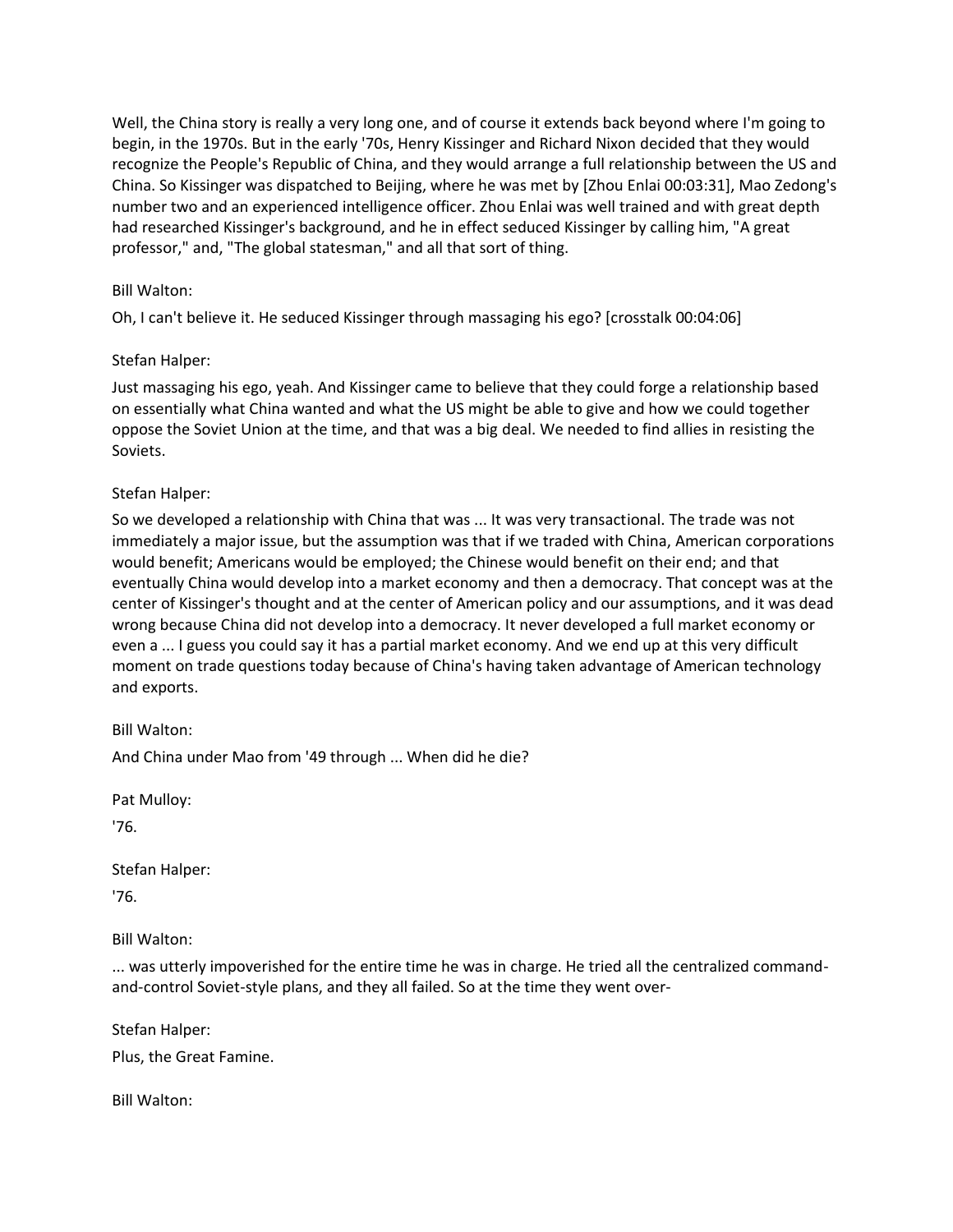... it was a failed country, economically anyway.

### Stefan Halper:

Bill Walton:

Millions of people died from the famine in China, and Mao had all sorts of ideas. He had the backyard steel furnaces. They were going to create steel in their backyards.

I always wondered what those looked like.

Stefan Halper: They looked like a barbecue pit.

Bill Walton: Pat, what's your take?

Pat Mulloy:

I think you can't understand what's really happened here with our China relationship without understanding what the Chinese call their "century of humiliation." The Chinese are a very old and sophisticated civilization. They were a very prosperous society. Around 1820, around that period, the Western guys suddenly show up out in Asia. The West, the Brits, French, others, they have superior technology. They're not as wealthy. They want to trade with the Chinese. They want the tea and the porcelains and the silk.

Bill Walton:

Was it somebody estimate the Chinese GDP was 30% of the world GDP-

Pat Mulloy: 30% of the world GDP.

Bill Walton:

... in 1830?

Pat Mulloy: About that period, yes.

Bill Walton:

Around then?

Stefan Halper:

That's about right.

Pat Mulloy:

Yes.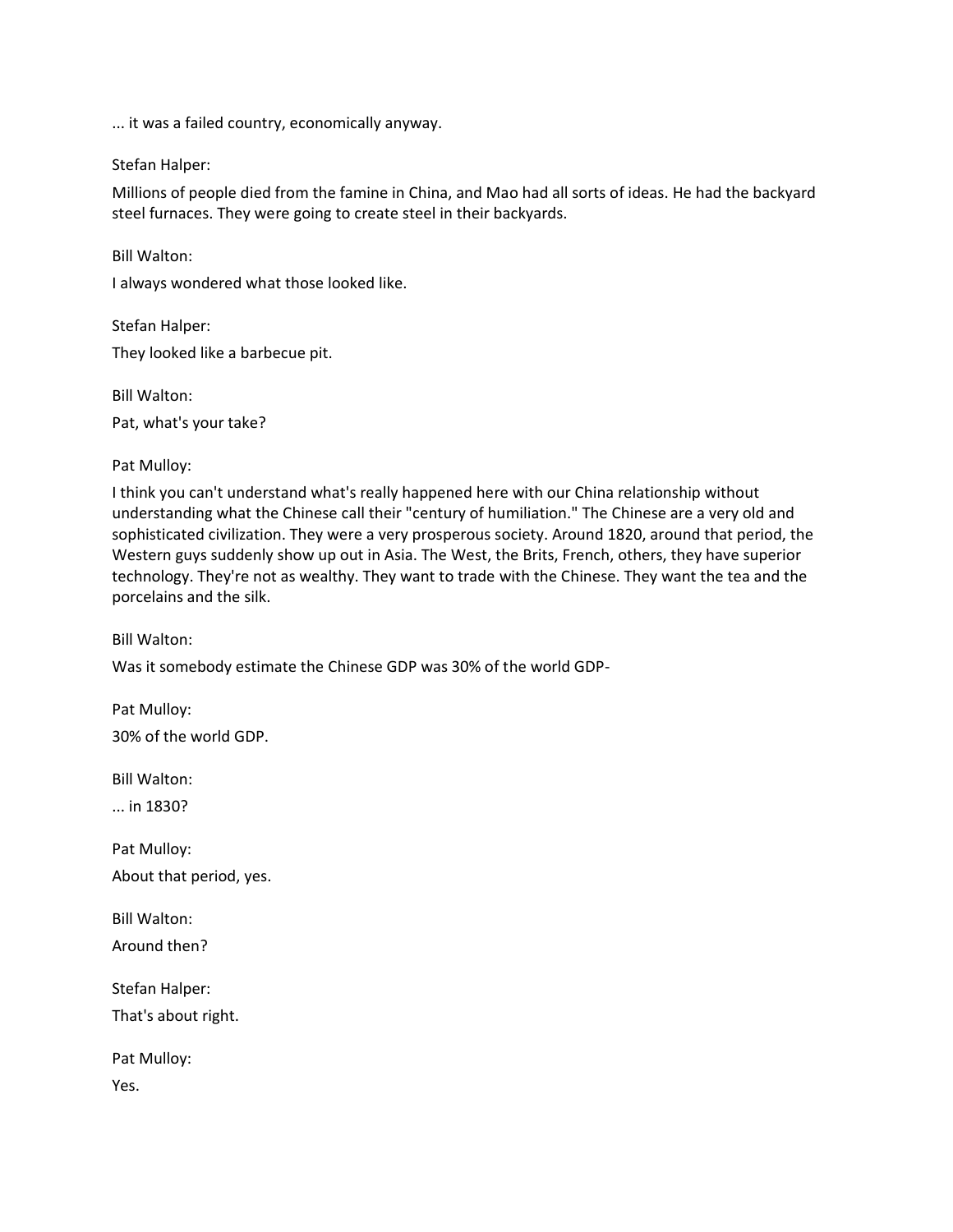## Bill Walton:

So they were completely dominant economically.

## Pat Mulloy:

They were the dominant society in Asia. Other countries paid them tribute. They were the hegemon of that era. The Brits wanted to trade with them. They went up and visited with the Chinese and offered what they had, and the Chinese did not say, "Anything you have is worth giving," so they didn't want to trade with them.

Stefan Halper:

In fact, they explicitly said, "We don't want what you have," and they sent the British home.

Pat Mulloy:

Home.

Bill Walton:

Is that right?

Stefan Halper:

Yeah, they really did. This was a time when the Chinese had sent [Admiral Xiao 00:08:13] ... remember that? ... around the world. They had a fleet of 300 ships.

Pat Mulloy:

That was earlier, yeah, than this period, yeah.

Stefan Halper:

Right.

Pat Mulloy:

But they were a very sophisticated and old civilization.

Bill Walton:

They didn't want our collected works of Shakespeare or the ...

Pat Mulloy:

No. But what the Brits found was they could grow opium in India, sell it into China, and get the foreign reserves, and then get the money that they needed to buy the Chinese silk, tea, and porcelain. Around 1840 or so, the Chinese said, "This isn't working out too well, a lot of bad things happening in our society," and they tried to shut it off. And the Brits went to war to keep that open and quickly found out that the Chinese were not a very good technology and warfare at that point, and so they took the Chinese apart, and they won the First Opium War. They grabbed Hong Kong. They began to have certain ports in China that would be open. Other Western countries quickly realized that these guys couldn't fight well, that we had better technology. They were gonna carve up China just like they did Africa.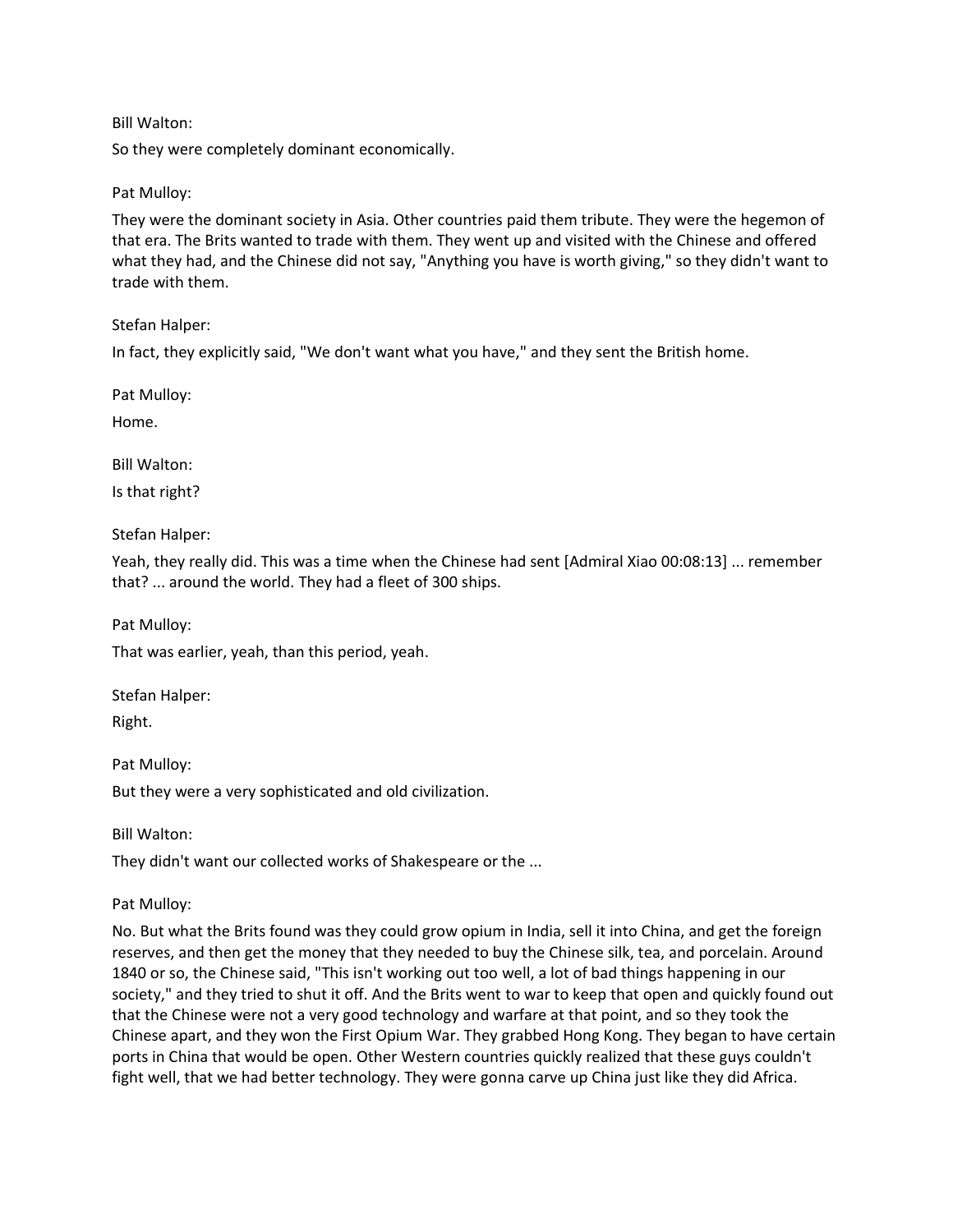# Pat Mulloy:

There was a series of disasters for China during that period from 1840 to 1870, 1880. Then, the Japanese came in in 1894, and they took Korea away from them, and they took Taiwan away from the Chinese. The whole civilization was falling apart, and they blamed the West, and they tried to develop ideas: "How do we regain our power and our wealth?" There were many different efforts to stop the decline. It didn't. The emperor fell in 1911. The whole emperor period fell apart.

## Pat Mulloy:

They tried a republic. They had civil war in China. Finally, the Japanese come in and invade in the 1930s, further turmoil, loss of life, poverty. And we helped them defeat the Japanese, but then they had their own civil war between a nationalist [Chiang Kai-shek 00:10:53], who ended up out on Taiwan, and Mao Zedong, who won and took control of China on October 1, 1949, and stood up and made a major speech: "The Chinese people have stood up." In other words, we're not gonna be pushed around anymore, and he tried to rebuild China through a centrally planned [autotic 00:11:18] economy. It didn't work. He had the Great Leap Forward, which didn't work.

## Bill Walton:

He had [inaudible 00:11:27].

# Pat Mulloy:

The cultural revolution. The whole place was in turmoil. He dies in 1976, and the genius [Deng Xiaoping 00:11:36], who was an accomplice of Mao earlier on but then was banished by him and then came back, he got control. He said, "If we want to build a powerful China, we need foreign markets, foreign knowhow, foreign technology, and foreign investment, and if we get those, we can start building a very powerful country."

## Bill Walton:

Didn't he write a booklet called Capitalism with Chinese Characteristics or something like that?

## Pat Mulloy:

Well, that's what they said. That was later on that they said that's what [crosstalk 00:12:13].

## Stefan Halper:

He had a Little Red Book, which was a collection of his sayings.

## Bill Walton:

I found a copy of that in an airport, and I thought, "This is interesting."

## Pat Mulloy:

Yeah. But the thing that you have to understand about this guy was he went to Japan and saw how they developed, and he said, "We can do this, but we have to entice the Western companies to come over here and help us."

Bill Walton: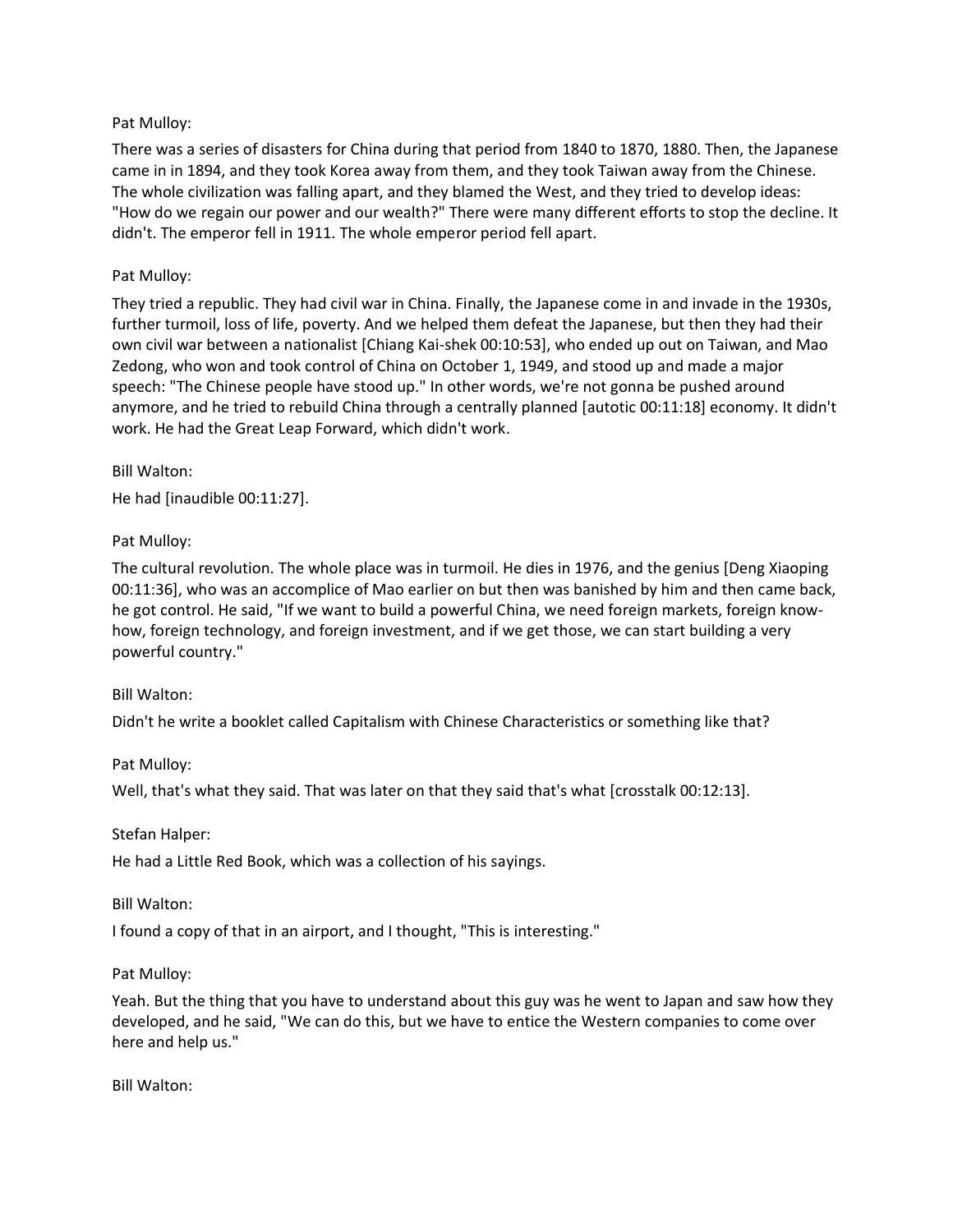Well, one thing-

Pat Mulloy: Now, wait a minute. I just want to finish up.

Bill Walton:

Yeah.

Pat Mulloy:

Nixon and Kissinger never did finish the recognition of the PRC as the legitimate government of all of China. Remember, we were still pretending that the government on Taiwan-

Bill Walton: PRC is the People's Republic of-

Pat Mulloy: People's Republic of China-

Bill Walton:

China, yeah.

# Pat Mulloy:

... is the Communist government. We were still pretending that the nationalists who had fled over to Taiwan after the loss of the civil war in 1949 were the legitimate government of all of China, and we dealt with them. Nixon and Kissinger started the process of moving the recognition. It wasn't done, finished under Nixon, and then Nixon, remember, had his problems and had to leave office. And then it wasn't done until '79, and it was done under Jimmy Carter and the [big neighbor Zinsky 00:13:29].

## Bill Walton:

While we're in the history about it, I just wanted to establish something. We've had a lot of fantasy thoughts on foreign policy, like we could turn a rock into a liberal [crosstalk 00:13:40]. China has no history of liberal democracy. It's all been ruled by an emperor for 3,000 years.

Stefan Halper:

Absolutely. It's been hierarchical.

Bill Walton:

So there's never been any market ... maybe a market but not a democracy.

## Stefan Halper:

The only brief period when you could look for democratic tendrils was after 1911 when [Sun Yat-sen 00:14:08] became the president of China.

Bill Walton: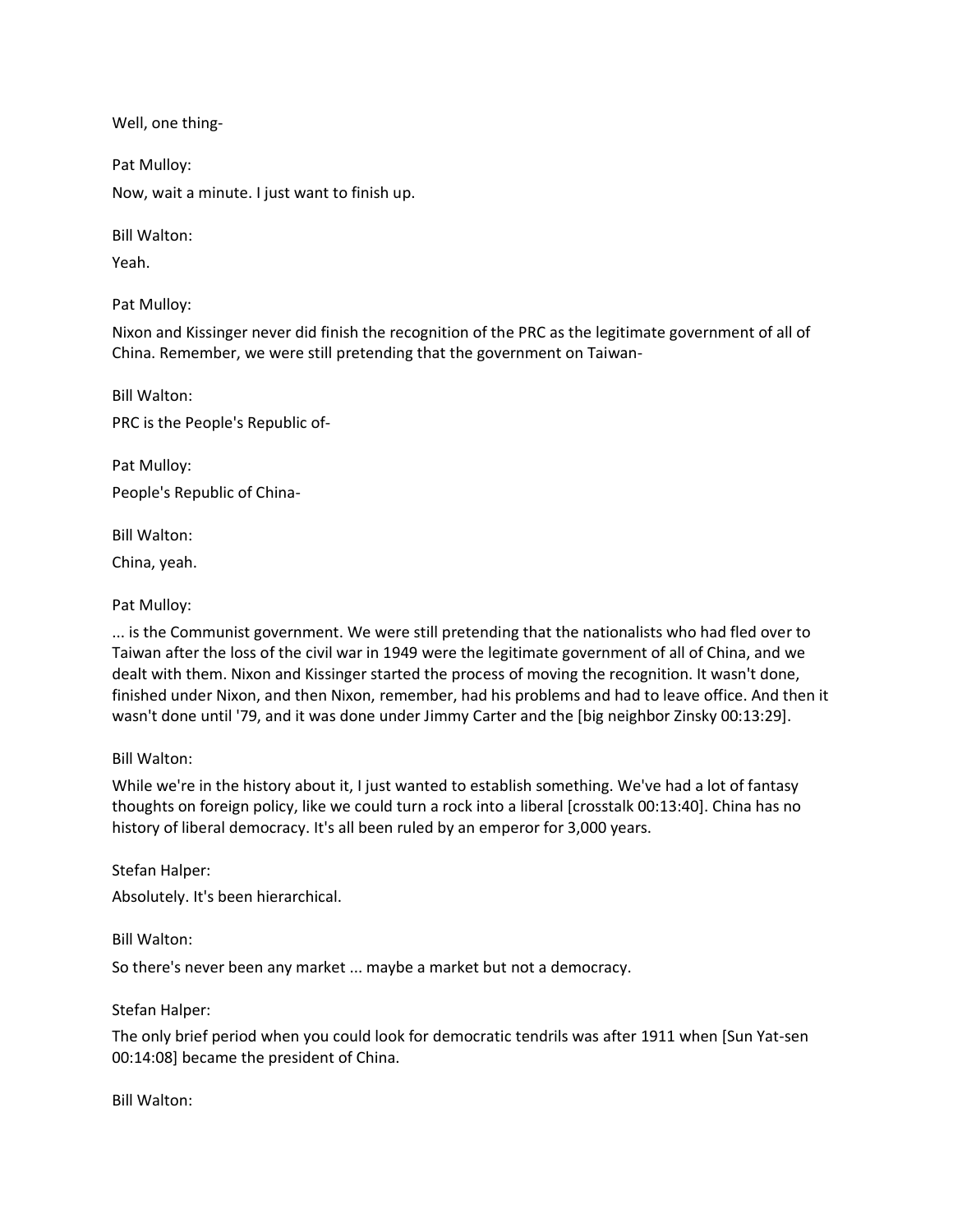This was the republic.

Stefan Halper:

This was the republic, yeah.

Pat Mulloy:

This was the republic.

## Stefan Halper:

But that didn't last long, and there was no tradition of a democratic government there. The cultural background of China's politics, it's rooted in Confucian thought, Confucian thought being very, again, hierarchical, deriving from the father and the family and responsibilities that people have to support and sustain that. Politics grew out of that and had to be consistent with it, and so you didn't have a lot of room for experimentation.

## Stefan Halper:

But as you say, I think that [inaudible 00:14:59] a very good summary, Pat, 'cause it gets us right up to basically the period when Nixon and Kissinger were trying to find a way to open relations with China in 1971, '72. Carter, when he recognized China, he de-recognized Taiwan. That is to say, he moved away from the nationalist government on Taiwan, which has since become a very powerful democratic statement in East Asia, perhaps the most dynamic country in terms of economic growth and open elections. No election in Asia that I know of is free and fair, but they are pretty good in Taiwan. So that's how that began. It was the beginning of essentially when we ceased to recognize that government. They had to go off on their own. They struggled all the way through this period until, frankly, today. They were our 10th largest trading partner through this period.

## Pat Mulloy:

Yeah, I want to come back to this history thing 'cause I think it's so important. When I first went to China in 1981, I went to Shanghai, [Xuzhou 00:16:28], and Beijing, but I remember going to the [Bundown 00:16:30] area of Shanghai. Not a lot of the Chinese spoke English, but I remember particularly there were a couple students who told me there used to be signs down in the [Bund 00:16:44] in Shanghai: "No Chinese or dogs allowed."

## Stefan Halper:

You should mention that this was the German zone.

Pat Mulloy: This was the German zone.

Stefan Halper: Yeah, the German zone, right.

Pat Mulloy:

But they felt humiliated and completely taken apart in their own country.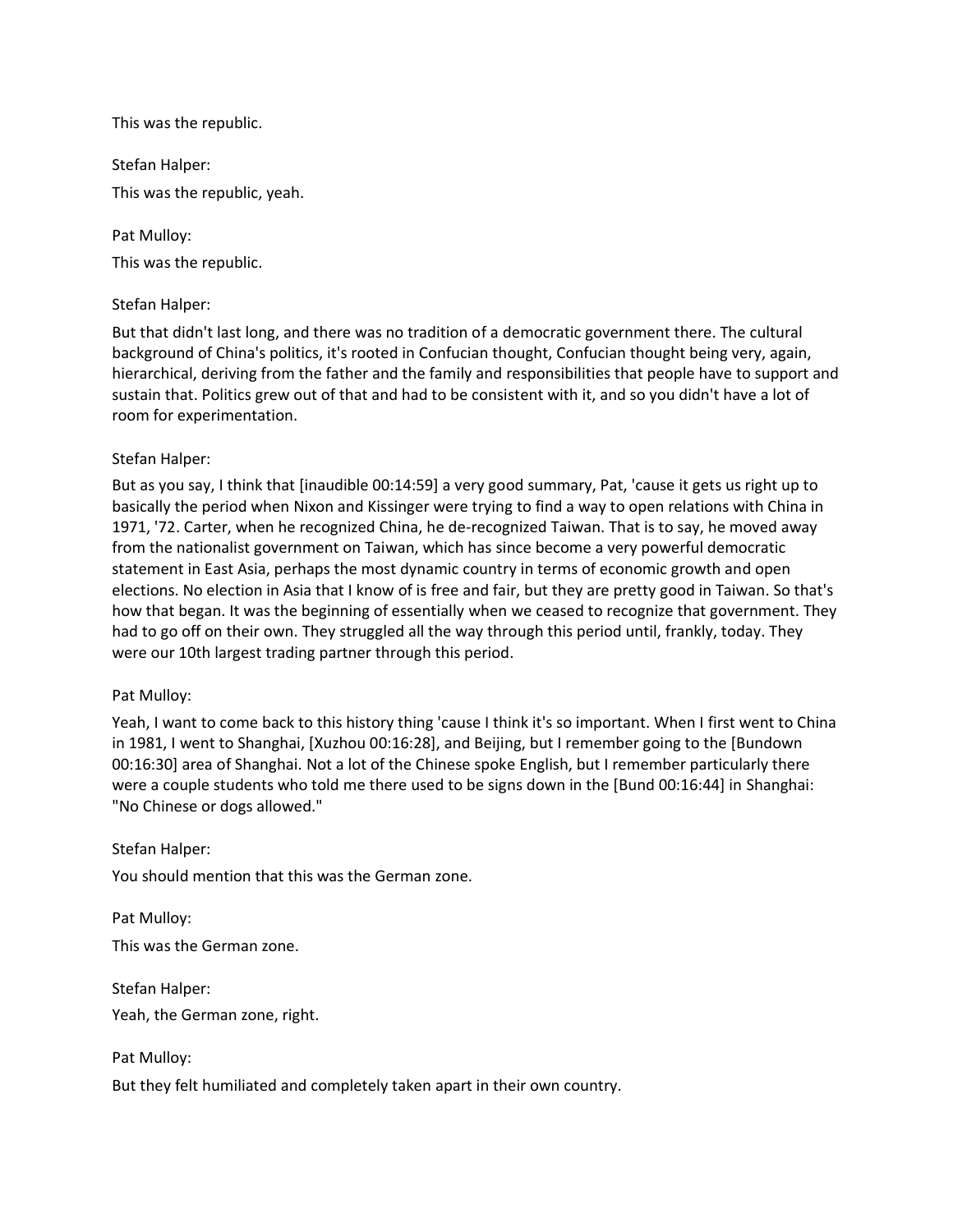Bill Walton:

Right. Maybe I understand the no Chinese part, but the dogs part, too? I thought the Germans liked dogs.

# Stefan Halper:

Bill, we had signs like that in this country.

Bill Walton:

Well, yeah, yeah, yeah.

Stefan Halper:

Yeah, when they were building the railroad in the West Coast. There were signs in saloons and hotels that said, "No Chinese or dogs."

Bill Walton:

[inaudible 00:17:29]

Pat Mulloy:

Well, let's come back to Taiwan for one second. President Nixon and Henry Kissinger, they signed the Shanghai Communique, in which they acknowledge that there was but one China, now, that we would not have Two China policy. In other words, we would not recognize the government of Taiwan and the government of the PRC and have relations with them both. When Carter recognized the PRC as the legitimate government of all of China, they broke relations with the government of Taiwan as the government of China. But then the Congress passed the Taiwan Relations Act, which essentially said that we're gonna treat Taiwan as a country. We won't recognize them as a country, won't have a clear Two China policy, but we're gonna give Taiwan a lot of help and trade and other things so that they can survive and not be taken over by the [inaudible 00:18:41].

# Stefan Halper:

This is a very interesting thing, this Taiwan Relations Act, because it is one of the most artful diplomatic documents that we've seen in modern times. It allows the Chinese to say that there's only one China, and it allows the Taiwanese to say, "We are our own government," and it allows the US to say to Beijing, "Don't force yourself on this small island because we're obligated to protect them, and we will."

# Bill Walton:

Well, at some point, we need to talk about the South China Sea.

Pat Mulloy:

Yeah.

Bill Walton: One of the things I like to do is to trace the economic history-

Pat Mulloy: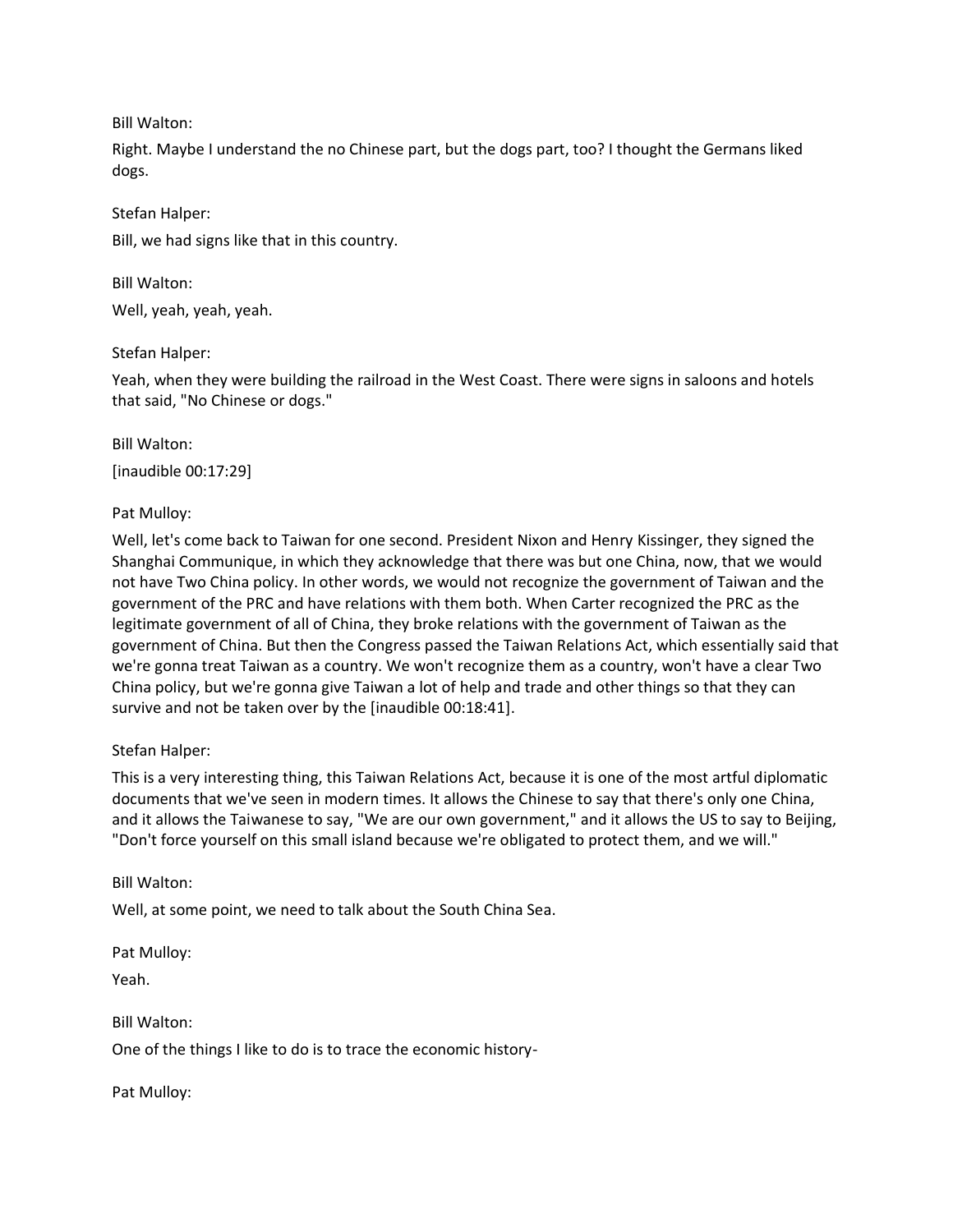Yeah, let's go-

Bill Walton:

... 1978 to today-

Pat Mulloy:

Yeah.

Bill Walton:

... because in 1978, [Deng 00:19:28] takes charge. Is it Deng?

Pat Mulloy:

Yeah, [Deng Xiaoping 00:19:31].

Bill Walton:

Deng Xiaoping.

Stefan Halper:

Deng Xiaoping.

Bill Walton:

And he's an innovator, and he keeps authoritarian control of the political process, but he starts opening up China to bring companies in, technology in, trade deals, giving people free land, that sort of thing. Everybody's invited in. What did he do to make those things happen? Because at the time, China's economy, even though it had a billion [inaudible 00:19:58] people at the time. It was like 1/20th of our size.

Stefan Halper:

Yeah.

Bill Walton: And now it's the same size.

Pat Mulloy:

Same size.

Bill Walton:

So what happened that that-

#### Stefan Halper:

Deng Xiaoping, he took a trip to the South of China, which is often looked back on as a kind of turning point. And he went to [Xinjiang 00:20:19], which is an area that has become known for its market orientation, and he came back with the belief that China had to have some market mechanism in order to grow, that it couldn't simply have a state-directed economy. And that's where we began to see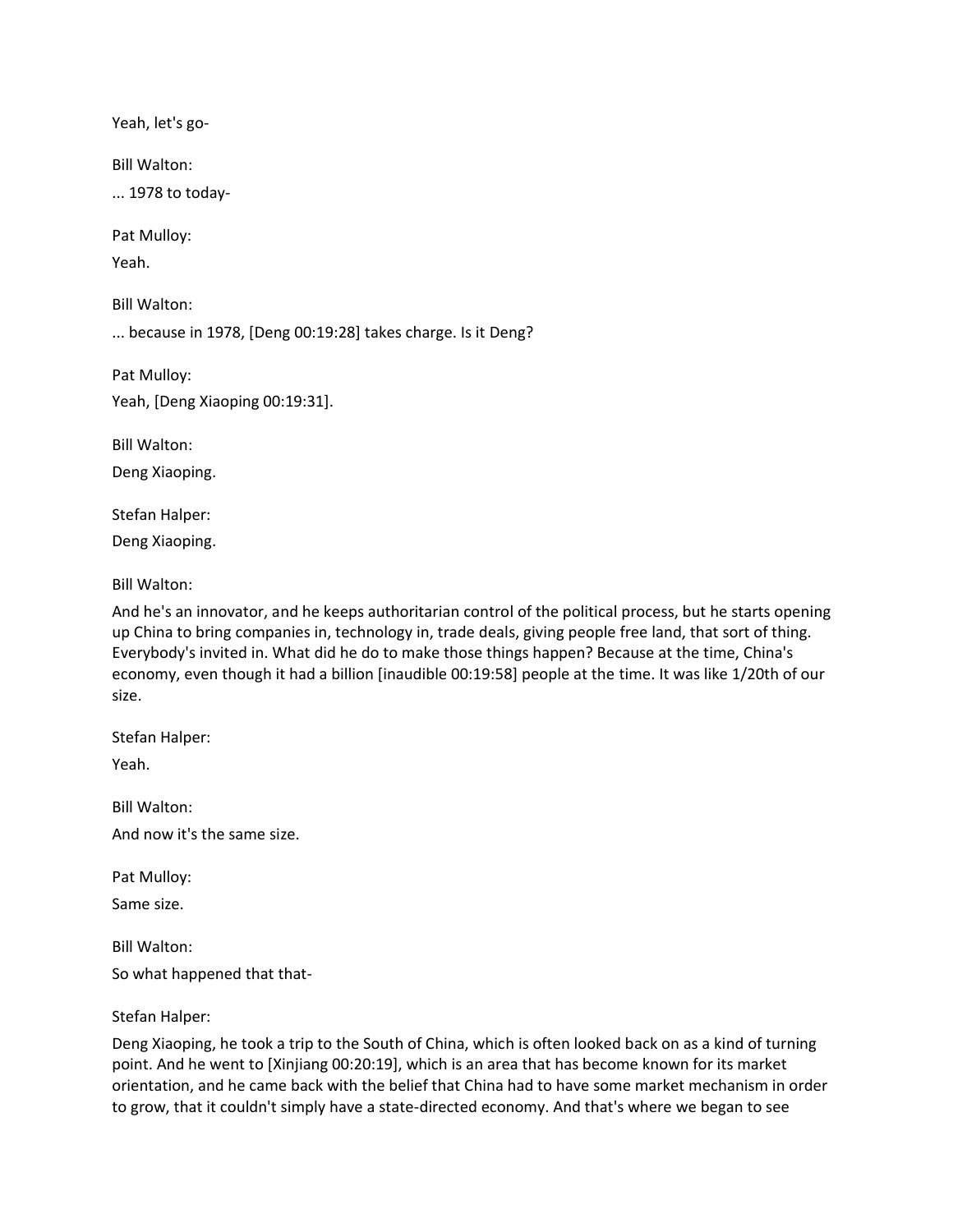elements of a market and some state forbearance, that is to say, some general acceptance of the important role that markets could play in China's growth.

Stefan Halper:

So that's where it began, and then we've seen this incremental process since in which China has added to the market slowly. But it's got state-owned enterprises, which until recently were over 50% of the economy. They're very inefficient. They borrow money from state banks. They use it poorly. They pay very low interest rates, and their products are not sought. They're not able to sell their products. They're shoddy and uninteresting products. So this was a system which did not encourage or insist on innovation and market-

Bill Walton: Not now but then.

Stefan Halper:

... then, yeah.

Bill Walton:

So what were the pieces they put in place to bring ...

Pat Mulloy: Here's what I saw.

Bill Walton:

What was the road map?

Pat Mulloy:

I'm more of a trade and investment guy, so I follow this pretty closely. When we recognized the PRC, the People's Republic of China, and Deng Xiaoping and those guys as the legitimate government of all of China, which we hadn't done until '79, we then also got us to give them MFN trade treatment.

Bill Walton:

Most favored nation.

Pat Mulloy:

Most favored nation. Now, what this means is that you're giving the Chinese the same trade treatment on individual items as you give your most favored trading partner. Prior to that, the average tariff on a good coming from China would've been over 40%. Once they got MFN, the average tariff on a good coming from China to the United States was about 4%. So that's an enormous gift. At that time, China had a GDP of about \$400 billion. Now they've got a GDP of about \$18 trillion.

Bill Walton:

About the size of ours, the United States.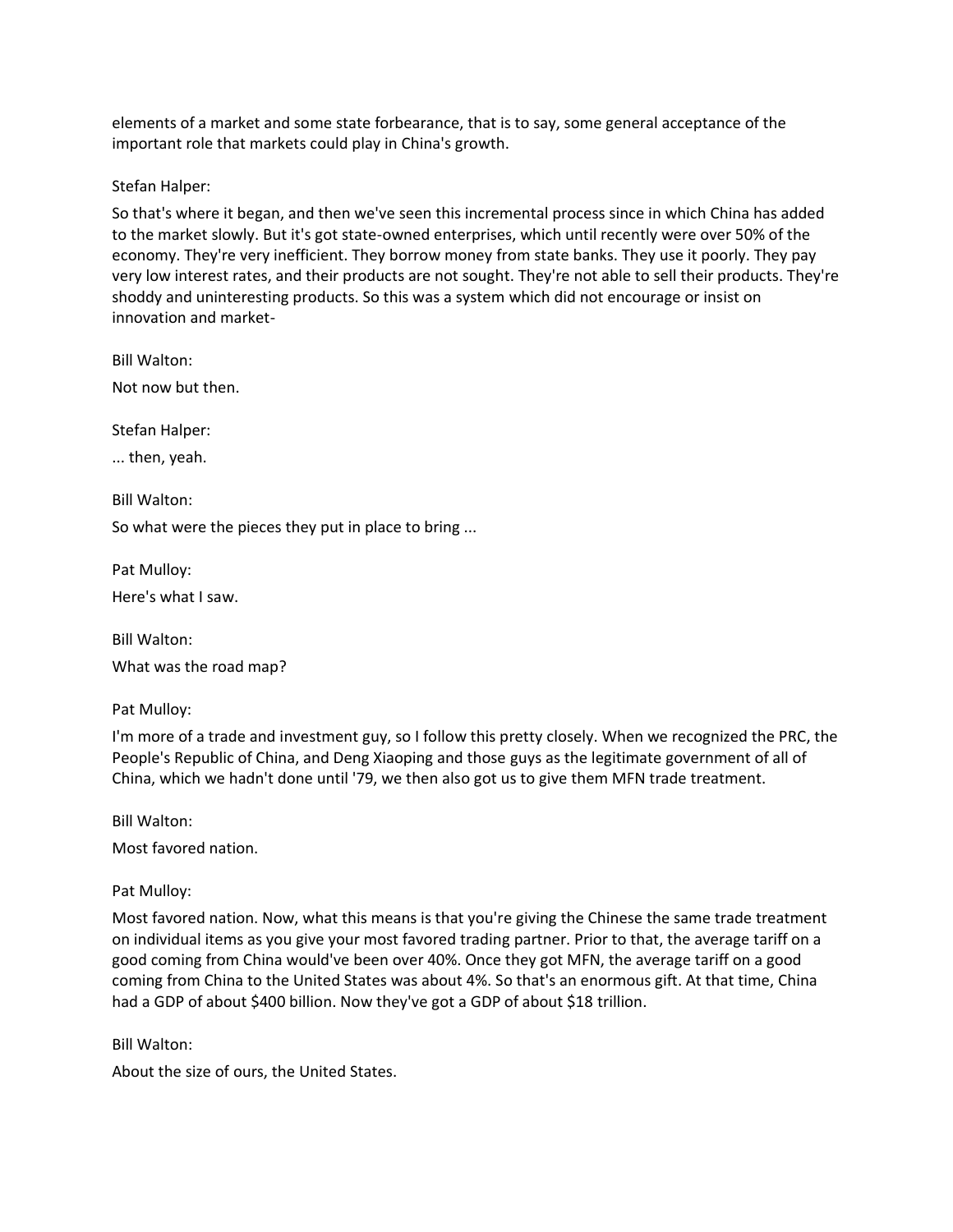### Pat Mulloy:

Yes, now, how did they do that? Well, once you give them that MFN low tariff and you give companies that are gonna invest in China ... you give them subsidies and no taxes, and they even [sped up 00:23:27] special zones that you could invest, but you couldn't sell the stuff in China. You had to ship it back out of China. So they developed a policy to develop their own economy by being an export-led growth strategy. And we were sitting here letting them, and in 2000, we had an \$83-billion trade deficit with China. In '79, we recognized them. 20 years later, we got an \$85-billion trade deficit with China as our companies were enticed to go over there and other foreign companies and ship back to us. Now, this has an impact on jobs in the United States.

Pat Mulloy:

Now, the key thing, though, was China's entry into the WTO, which happened in 2000.

Stefan Halper:

2002.

Pat Mulloy: 2001, they came in.

Bill Walton:

The World Trade Organization is what? It's the international framework through which multilateral trading agreements-

Stefan Halper: Yes. That's what it is, yeah.

Pat Mulloy:

Yeah.

Bill Walton:

Okay. For those of us that haven't been following it that closely, I just want to make it clear what it is.

Pat Mulloy:

I was at the meeting in Geneva in December 1993 when the WTO was created. It came out of ... They used to have something called the GAT, the global-

Bill Walton:

GAT, General Agreement on Tariffs and Trade.

Pat Mulloy:

On Trade, okay.

Bill Walton:

I think I remember that, yeah.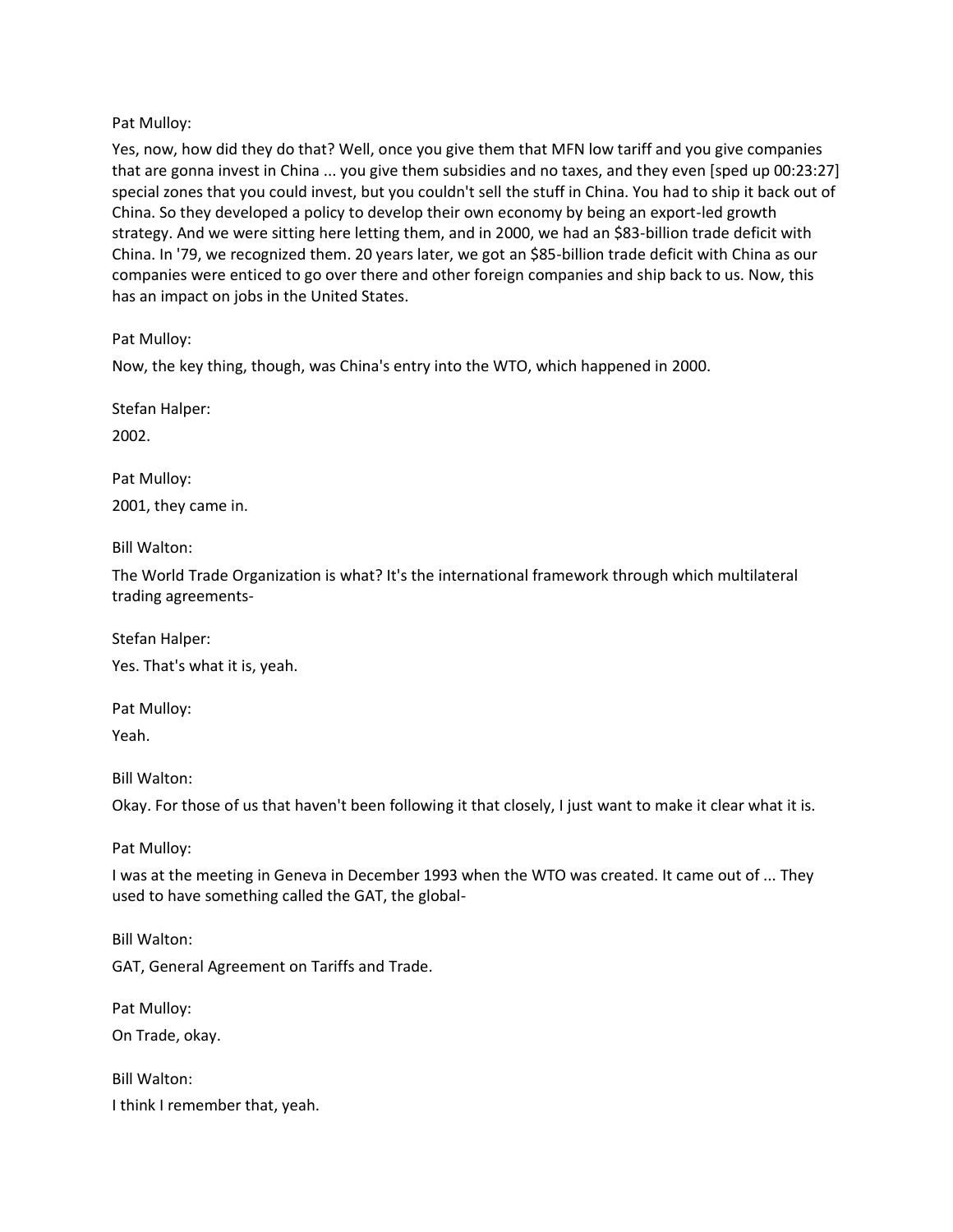## Pat Mulloy:

Now, the WTO began to get into a lot of other ... Other than tariffs, they get into banking services. That's when we on the banking committee said, "What is going on here?" and we wanted to understand it better, so I was sent over. We found out that people wanted to give MFN trade treatment to other financial firms that weren't giving us any market opening commitments, so I was sent over there to keep financial services out of the WTO. But I remember Mickey Kantor telling us that Section 301 of our trade law was gonna be survived. Section 301 of our trade law was where a country we could identify if they were committing an unfair trade practice like currency underpricing, you could punish them and put tariffs on them.

# Pat Mulloy:

When we created the WTO, Mickey said we had that. We were immediately sued in the WTO by the Japanese and the Europeans, who said, "301 is inconsistent with your WTO obligation," where you have to win a dispute in the WTO before you could put any sanctions on anybody. And we said we would only use 301 after we first win a dispute in the WTO.

# Bill Walton:

Well, there's a piece in Foreign Affairs, I think, that was written by Kurt Campbell and Ely Ratner.

Pat Mulloy:

Yeah.

Stefan Halper:

Oh yeah.

Bill Walton:

And it's interesting 'cause we weren't crazy then. We were just wrong, and they were all these assumptions that by bringing China into the world economy and making them more wealthy, that somehow that wealth would increase their desire for democratic liberal institutions, and we would neutralize China because we brought 'em into the trading system. And then the other thing, I think, we're realizing we were wrong is that the free traders ... The policy makers in the United States [inaudible 00:26:58] the low consumer prices ... "Gee, you can import stuff cheaply from China." ... as the greatest good and forgot about the manufacturing and the jobs that were on the other side of the equation, which is why Donald Trump is the president of the United States now-

Pat Mulloy:

Yep, absolutely.

Stefan Halper: [inaudible 00:27:14]

Bill Walton:

... 'cause the whole theory of low prices swamped the idea of protecting manufacturing and protecting jobs.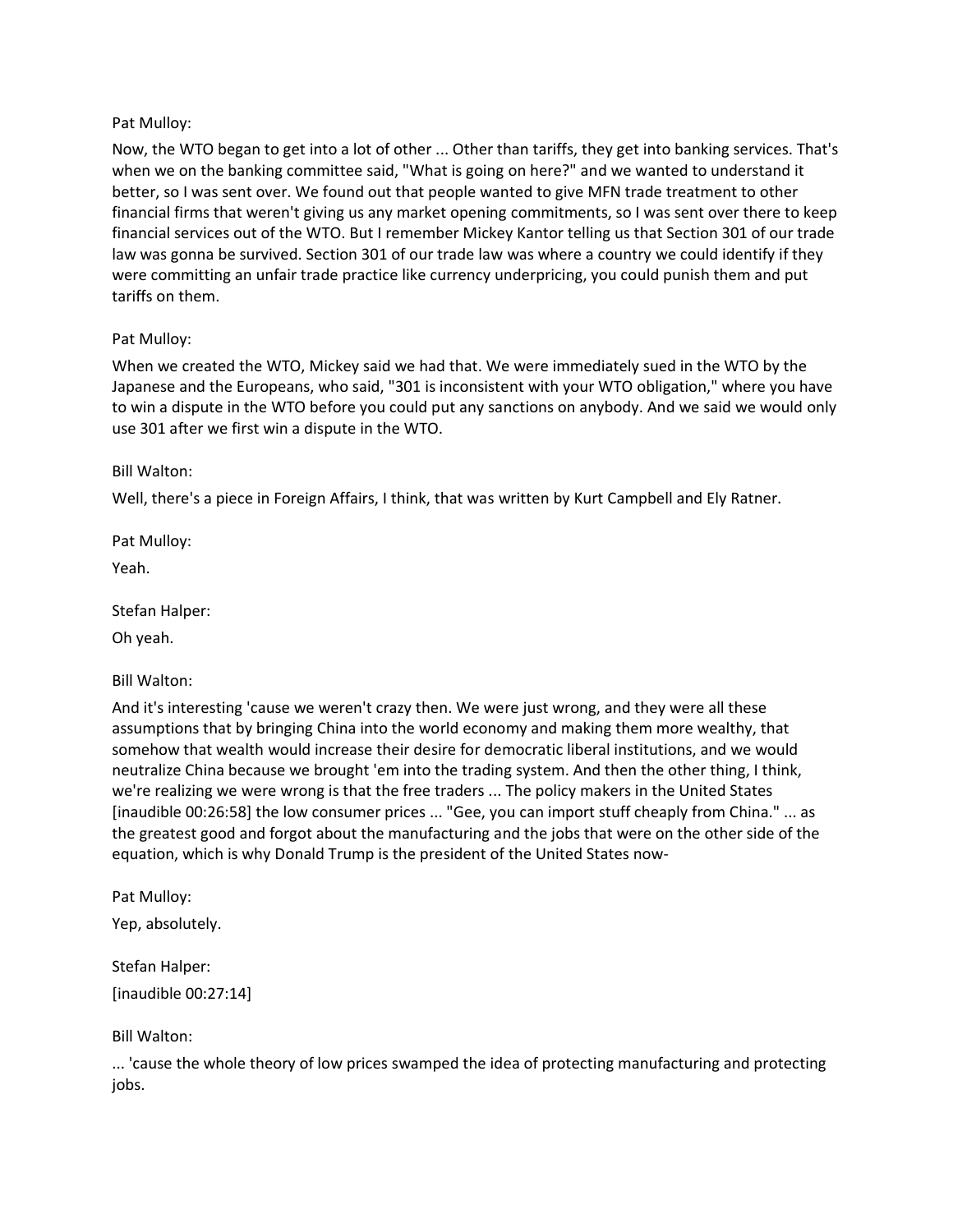Stefan Halper:

That's a good point.

Pat Mulloy:

Okay, I think you have to come back ... We look at this decision to bring China into the WTO. That wasn't a unanimous ... A lot of people had grave doubts about doing that.

Bill Walton:

How did the votes line up?

Pat Mulloy:

In the House of Representatives, it was a very close vote. The majority of Democrats, including Chuck Schumer and Nancy Pelosi, were opposed to it and voted against bringing China, 'because here's what we were gonna do. You were gonna give them permanent MFN trade treatment. Prior to that, we could only give China MFN one year at a time because we had a law that said you can't give a Communist country permanent MFN trade treatment.

Bill Walton:

So we had a stick we could use each year [crosstalk 00:28:12].

Pat Mulloy:

Each year. Each year, if China wasn't behaving properly, we could take it away.

Stefan Halper:

It was a terrible mistake to give it up because we were unable to manage or govern the Chinese after that.

Pat Mulloy: It was up until '89, remember-

Bill Walton:

I just want to drill in. Who was in favor of this terrible mistake? What were the politics?

Pat Mulloy: Yeah, here's what I-

Bill Walton: Pat, I bet you could tell me.

Pat Mulloy: I saw it. Here's what I saw.

Bill Walton: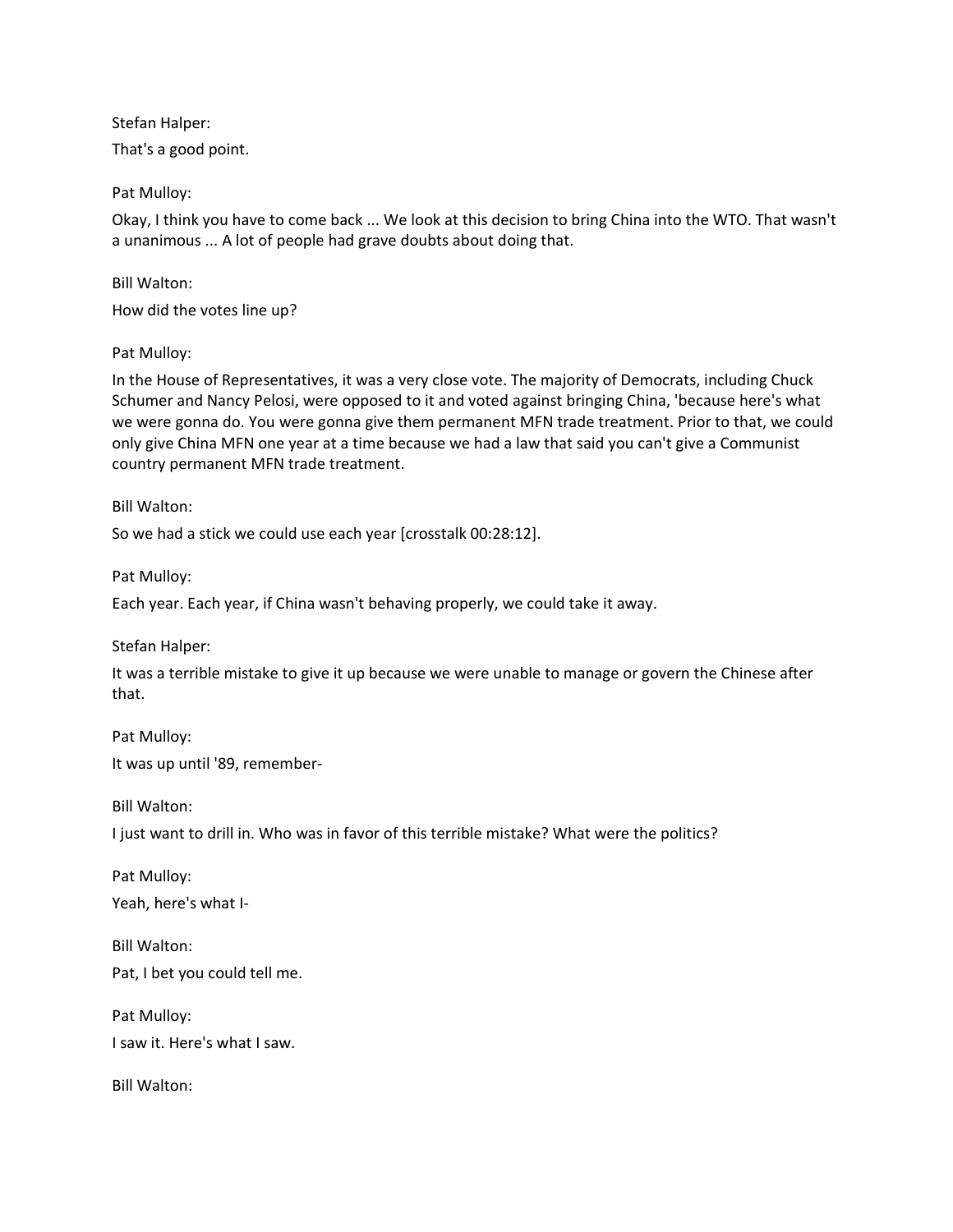What did you see?

### Pat Mulloy:

I saw that the multinational corporations and the Wall Street guys were very much in favor of this decision, and they told members of the Congress ... Again, we had an \$80-billion trade deficit with China at the time this was going on. They said it would help reduce our trade deficit with China because we would get better access to export into the Chinese market.

Stefan Halper: [inaudible 00:29:10]

Bill Walton: How has that worked out?

### Pat Mulloy:

The day after the House vote, which was a close vote, there was an article in the Wall Street Journal, front page, it said, "This vote in the House was really not about exporting to China. It was about investing into China," so that's what it really was about. In 1980, we had a \$80-billion trade deficit with China. Now, since they joined the WTO, last year, we had a \$370-billion trade deficit with China. Since they joined the WTO in 2001, it was done ... Clinton got the vote passed. Bush finished it up and brought China into the WTO in December of 2001. Since this happened, we've had about \$4.5 trillion worth of trade deficits with China.

Bill Walton:

I've changed my position on trade deficits as I've dug into this more. What do we say to the people that trade deficits don't matter?

Pat Mulloy: Do you want to speak on that?

Bill Walton:

I've got an answer.

Pat Mulloy:

I'm ready to go, but I want to-

Bill Walton:

I used to ... [Paul Krugman 00:30:18] wrote that, I think, in no important way are countries really in competition with each other, and yet, I don't think the Chinese exactly see it that way.

## Stefan Halper:

I don't think they see it that way either, and I think that they matter because the effect of these deficits can have a very bad effect on particular industries or particular areas of the country, which we've seen with China [inaudible 00:30:44] the Midwest. But I think they really do matter.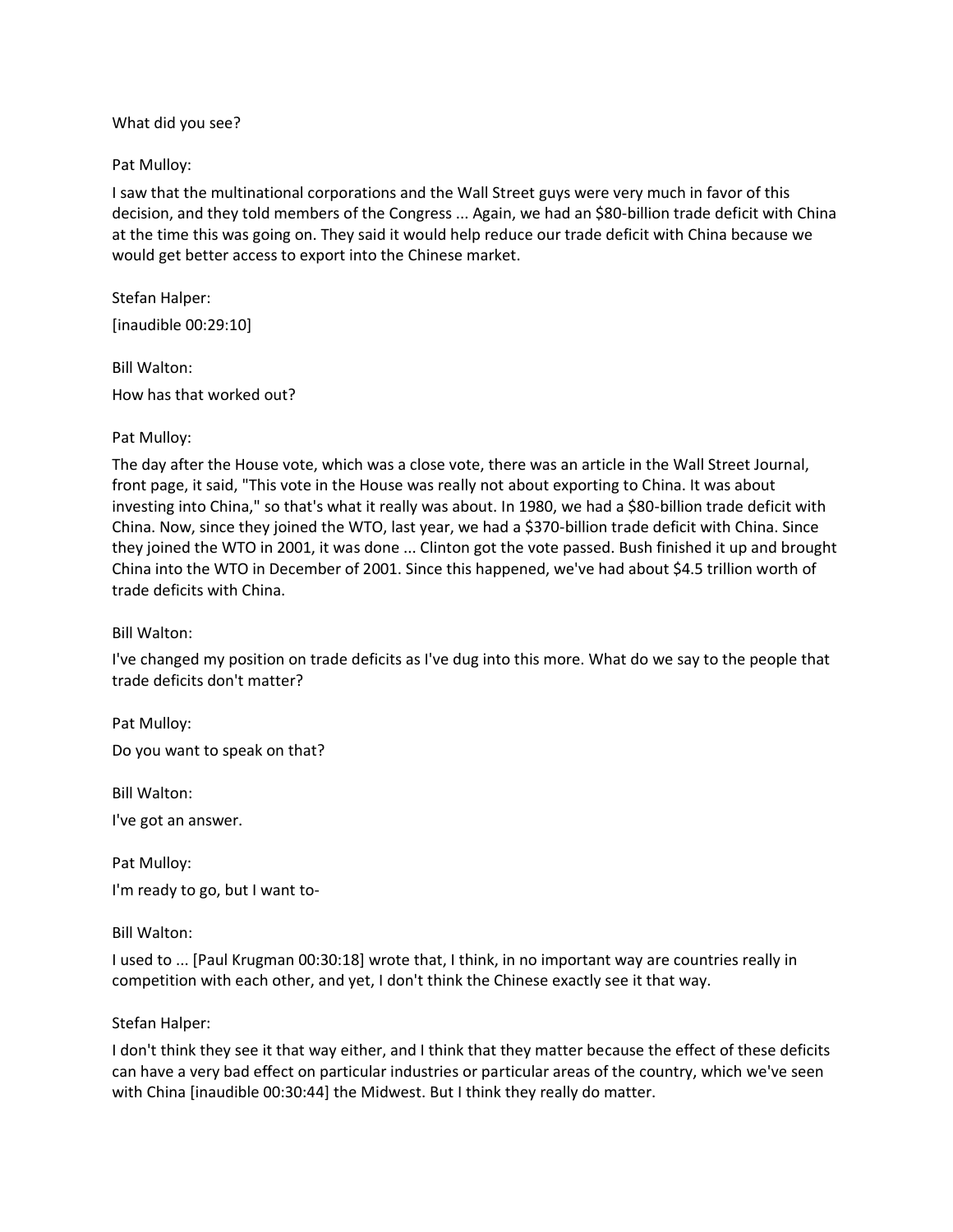Bill Walton:

Here's my theory, and I haven't written as many books as you guys have, but my theory is that ... and this comes from my experience in business ... you don't just design a product and then send it to somebody to make it, and that's sort of what we've been thinking about manufacturing, is we [inaudible 00:31:11] all the brainy people here in the United States, and then you give it to somebody to make it, this trivial little thing that we don't have to do. What I think happens in the creative process of making products is that you learn a lot when you're manufacturing but you don't know when you design it. And so when you just allow your manufacturing to head offshore, you've given up a lot of information-

Stefan Halper: That's interesting.

Bill Walton:

... that you need for innovation and growth.

Pat Mulloy:

Yes.

Bill Walton:

So if a nation, its wealth is its productive capacity, I don't think you can divide a line between, "Okay, here are the people who are gonna be in offices in Silicon Valley designing this, and here are the people [inaudible 00:31:47] in China who are making this." The people in China are [inaudible 00:31:49] a lot more about how this was made than we do.

Pat Mulloy:

Bob Lighthizer was our US TR, testified before the Ways and Means Committee yesterday and before the Finance Committee today. I watched his testimony for Ways and Means yesterday. He pointed out we have an \$800-billion manufacturing trade deficit this year. Now, when I was on the China Commission, we would do hearings. We would find the best people in the country to come in and testify. I remember there was two professors at Harvard Business School, [Willy Shih 00:32:23] and [Joe Pisano 00:32:25], and they came in, and they said, "When you are outsourcing your manufacturing and your technology base, you're gonna really harm your ability to innovate"-

Bill Walton:

Yes.

Pat Mulloy:

... "and if we're gonna be the innovative economy, and we're outsourcing our ability to do so, this is enormous problem for the United States of America." Now, the Chinese and their 2025 plan identified 10 key technologies that are gonna be the key technologies they think of the coming century, and they want to be dominant in those by 2025.

Bill Walton: Artificial intelligence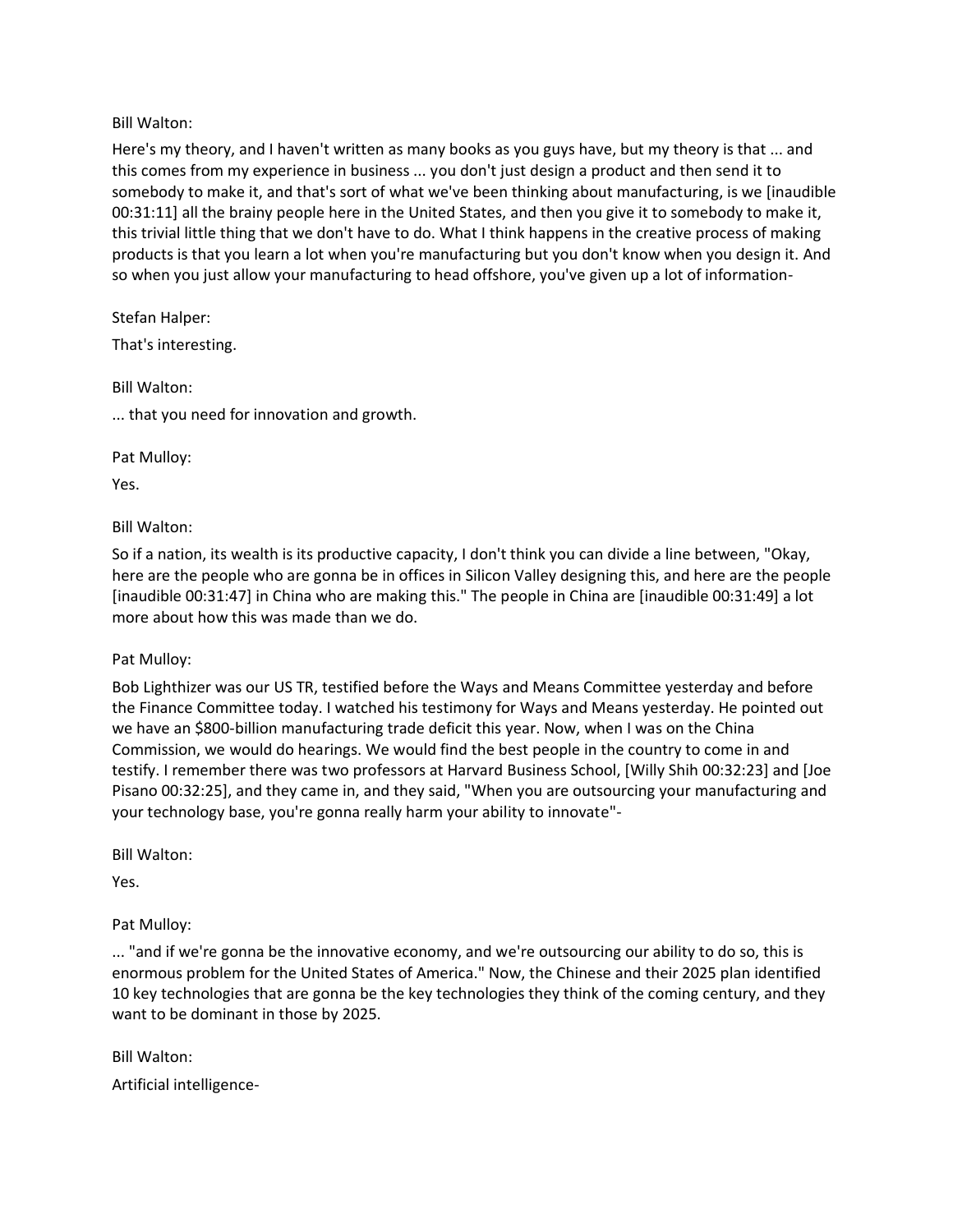Pat Mulloy: Artificial intelligence.

Bill Walton: [crosstalk 00:33:11] things, that sort of [inaudible 00:33:16].

Pat Mulloy: And that's why-

Stefan Halper:

Robotics.

Pat Mulloy:

... the administration and Bob Lighthizer are bringing a suit against them, because what they do now, they have all of our companies that put all this investment into China, and they say, "You want to be a friend of China? You ought to put an [R&D Lab 00:33:31] in here as well. You ought to transform, and then you get better treatment here." Our corporations, who are focused on only making their shareholders wealthy, and the CEOs, [inaudible 00:33:44] told their own compensation that are building to make shareholders wealthy, they don't feel they have any responsibility to this country. Their responsibility is to their shareholders.

Bill Walton:

So your view-

Pat Mulloy:

This is an enormous problem for the United States, our corporate governance.

Bill Walton:

Your view is that the multinationals-

Pat Mulloy:

Yes.

Bill Walton:

... governed by shareholder profit maximization gods-

Pat Mulloy:

Yes.

Bill Walton:

... CEOs are incented to make short-term deals in order to maximize earnings-

Pat Mulloy: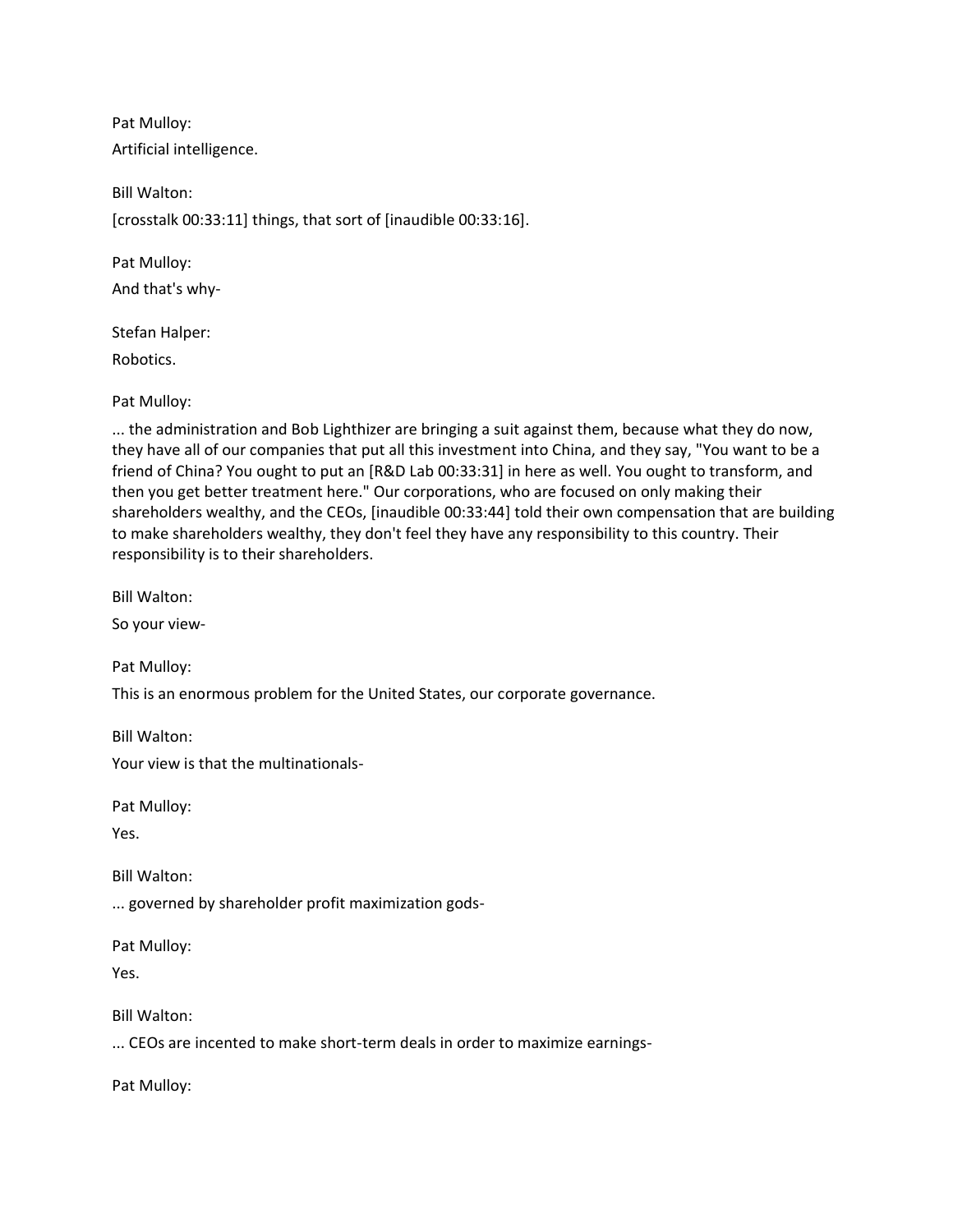Yes.

Bill Walton:

... and they don't care about trading technology to China because they're making their numbers.

Stefan Halper:

Yeah, this is true, and not only that, but they enter into joint venture agreements in which the technology is passed to the Chinese. They share their research with the Chinese, and essentially, they're hollowed out by this process. So it's really a very damaging thing.

Bill Walton: So there's a process in-

Pat Mulloy: I want to come back to you-

Bill Walton: Continue, continue. No, no, keep going.

Pat Mulloy:

... because you asked a key question. Do trade deficits matter?

Bill Walton:

This is a massive issue. We're not gonna-

Pat Mulloy:

Do trade deficits matter? Okay. We have an \$800-billion manufacturing-

Bill Walton: I heard my answer. I want to hear your answer.

Pat Mulloy:

I'll give you what Warren Buffett says. People think he's pretty smart. I do too.

Bill Walton: Yeah, he's pretty smart.

## Pat Mulloy:

He wrote an article in Fortune magazine in October 2003 entitled "The Trade Deficit Is Gonna Sell the Country Out from Under Us." He says we're like a rich family on the hill. We have a nice farm. Each year, we're selling off part of the farm ... That's the foreign investments now buying American companies ... to support a lifestyle we're no longer earning. We're selling off part of our hegemony to support a lifestyle we're no longer earning. And he said this, in time, is gonna be a very bad development for the country. And you see more and more of our economy now, and all of the economists are saying, "Well, we want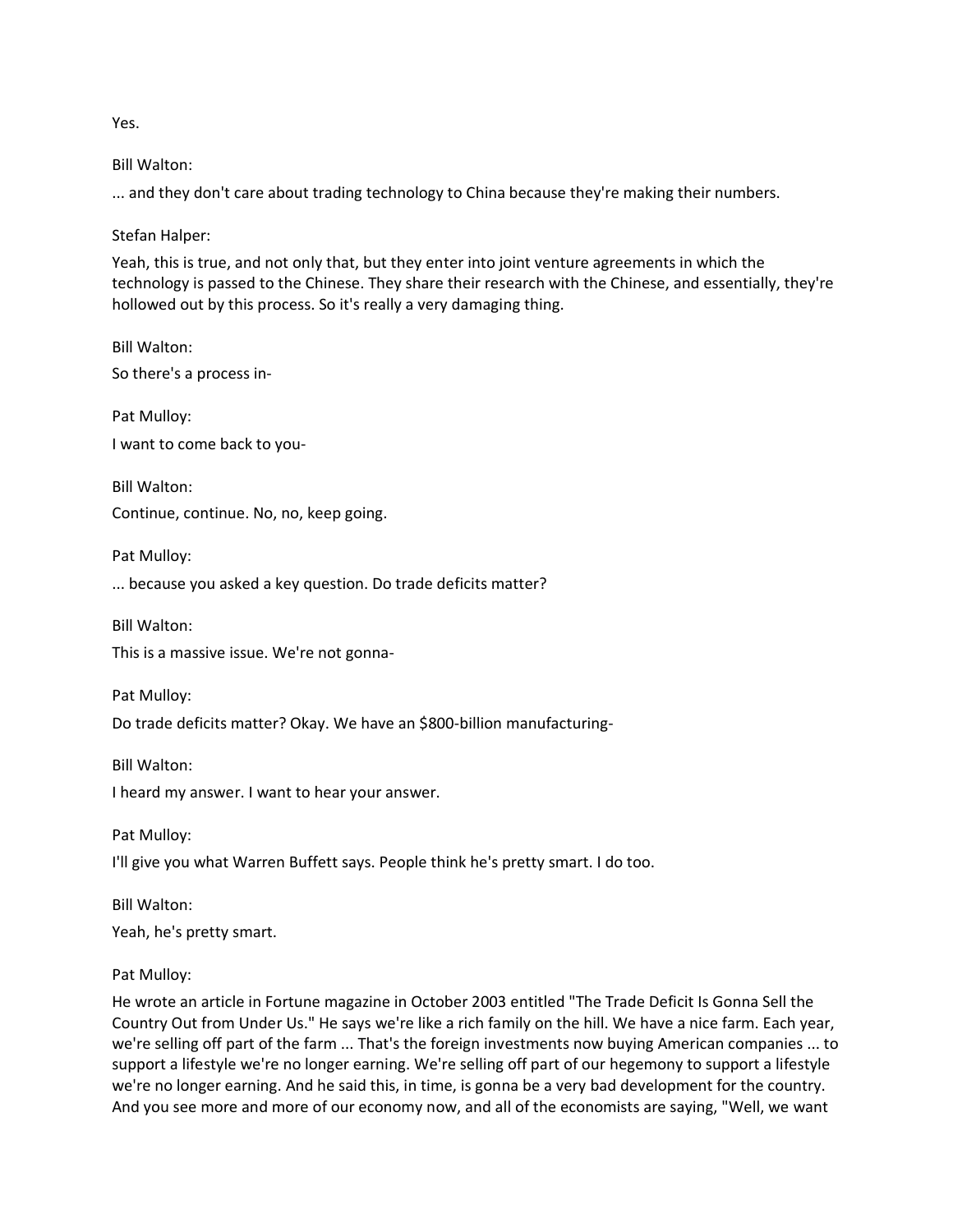all this in foreign investment." Well, where is the foreign investment? Because we've run \$4.5 trillion worth of trade deficits with the Chinese, they have a lot of money, and they're now buying key technologies in this country.

Bill Walton:

Our cumulative deficit with them since 1990 is \$4 trillion?

Pat Mulloy:

\$4.5 trillion since they joined the WTO.

Bill Walton:

Okay.

Stefan Halper:

Which is a disaster. We ought to talk about what they're doing with that money.

Pat Mulloy:

Yeah.

Stefan Halper:

That is the problem in the South China Sea. The Chinese have gotten a great deal of confidence about their ability to project force throughout Southeast Asia and throughout the South China Sea and the East China Sea, which is the areas near to Japan. They have essentially claimed 90,000 square miles of sea and islands and outcroppings as part of China.

Bill Walton:

And they're not only claiming existing islands; they're buildings islands.

Stefan Halper:

And they're buildings islands.

Bill Walton:

Out of nothing, off of reefs, on top of reefs.

Stefan Halper:

Yeah, [inaudible 00:36:58] their claim is based on the notion that historically, Chinese fishermen left bits of pottery and other artifacts around these places. The Chinese have found these things and say, "Well, we were here first, and this is our territory."

Bill Walton:

So implicit in what we're saying though is this is not just about trade and economics. This is about territorial geopolitical expansion ambitions.

Stefan Halper: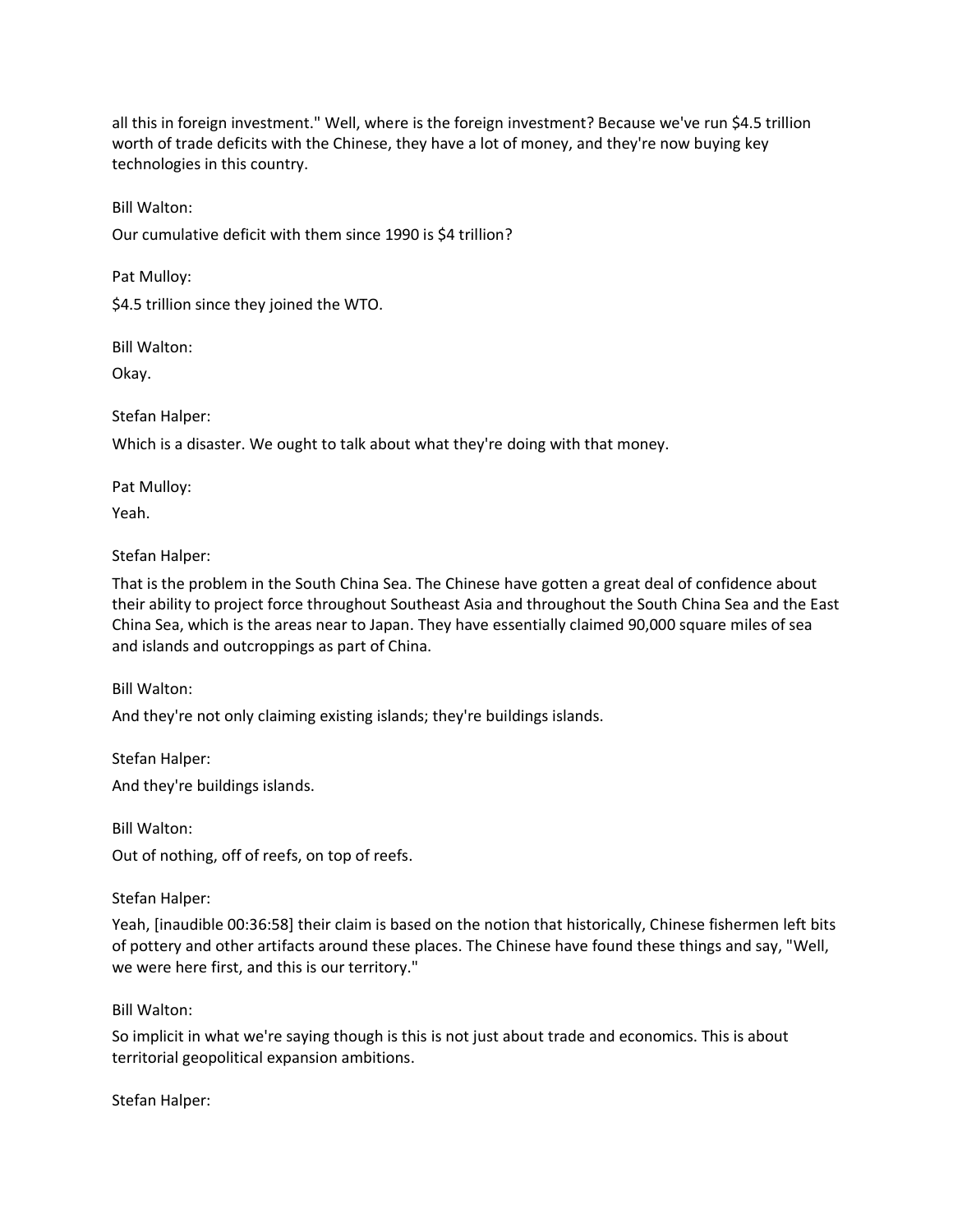You bet. It certainly is. They are using the money to project power and influence, and with that, you have a situation where the Chinese have ... For example, they've claimed parts of the Paracel Islands, the Spratly Islands, islands off of the Philippines, islands which are claimed by five and six other nations. But because China is so powerful, so large, so much money, and in fact is using it to buy off politicians in the Philippines who object to this, they are slowly but surely moving into the South China Sea with great force. I have to say that China's ability to suppress objections in that area is really quite strong, and our response has been very weak. Countries look to us to say, "Well, gee, this is not a Chinese lake. This is a major international waterway through which one-fifth of the nation's commerce flows every year." And when you look at the way China has pursued this and you see that the UN Convention on the Law of the Sea had a court case brought by the Philippines which challenged China-

### Bill Walton:

That was the UN court in the Hague.

### Stefan Halper:

That's right. That court found that China had no feasible or legal claim to the South China Sea or any of its outcroppings. But China ignored that and has demonstrated a cavalier dismissal of the rule of law.

### Bill Walton:

And so they dismissed Japanese concerns, Singaporean concerns, Taiwanese, the whole ...

### Stefan Halper:

And so what it shows you is that China's willingness to set aside the rule of law and to respond only to other nations' forceful capabilities, Japanese being a good example of a country that would not stand down and has rejected Chinese end roads with their own Japanese air and naval forces, this is nature red in tooth and claw. It's a confrontation at a very basic level. That's what it's devolved to.

## Stefan Halper:

I would say this final thing, that when China displays this willingness to set aside the rule of law ... And they've dismissed the legal architecture, which arose in the aftermath of World War II. They don't accept the legitimacy of the World Bank, of the WTO, of any of these international organizations because they didn't have a major hand in creating them. They say they were created by the West for the benefit of the West. When they set that aside, you're looking at a country which is the most radical actor on the global stage, what, since 1789, since the French Revolution. Nobody has set aside the global commitment to law the way the Chinese have. So I think that we look at these disadvantageous trade arrangements, and we say, "Well, so what?" The answer is that the \$4.5 trillion that they've gathered since entering the WTO is being put to use against us.

## Pat Mulloy:

Can I ... I want to join [crosstalk 00:41:26] on that.

#### Bill Walton:

I'm gonna give you a final word for our show part one. This is gonna be a cliffhanger show because we're gonna have to come back and do part two 'cause I want to figure out how we deal with this and whether we can go back or whether we go forward or how we are where we are now.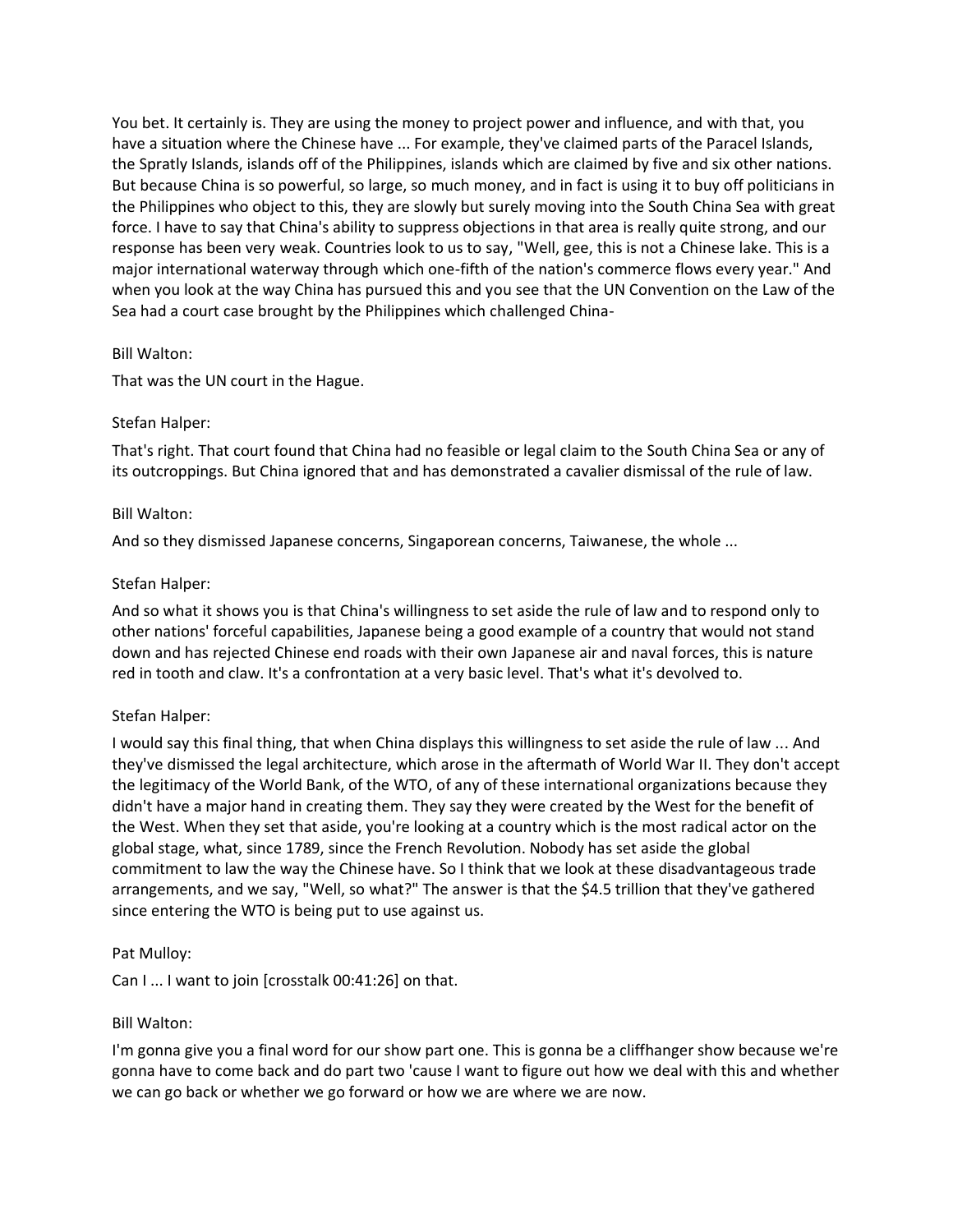Pat Mulloy: Yep. Here's what I want you to know.

Bill Walton: So, Pat, why don't you wrap up part one?

Pat Mulloy: I want your readers to understand-

Bill Walton: I want to get you guys back for part two.

# Pat Mulloy:

The Chinese use a term called, "We want to build our comprehensive national power." They had that bad century and a half they want back. They say, "We do that by building our industrial manufacturing and technological base. Upon that, we will build our military capabilities, and upon that will flow our political influence worldwide." Let me just read you what the China Commission in their 2014 report to the Congress, bipartisan China Commission: "China's rapid economic growth has been able to provide consistent and sizable increases to the [PLA 00:42:33] budget to support its military monetization. China's defense budget has increased by double digits every year since 1989."

Stefan Halper:

And that's a lot faster than ours has.

Pat Mulloy:

And we're feeding that by this crazy imbalance in our whole trade and economic relationship with China.

Bill Walton:

Guys, we've got to stop here, but there's a lot more we have to cover, so I hope I can get you back soon to figure out-

Stefan Halper:

Sure.

Bill Walton:

... We've defined that we've got a big problem-

Pat Mulloy:

Yeah, we've got a problem. Houston, we have a problem.

Bill Walton:

Thank you for joining me with Stefan Halper and Pat Mulloy to talk about this extremely interesting and vital issue that we face. I'm gonna try to lure them back on for another show so we can dig into this some more. But if you want to reach them in the meantime, Pat can be reached at PMULLOY@SSO.org.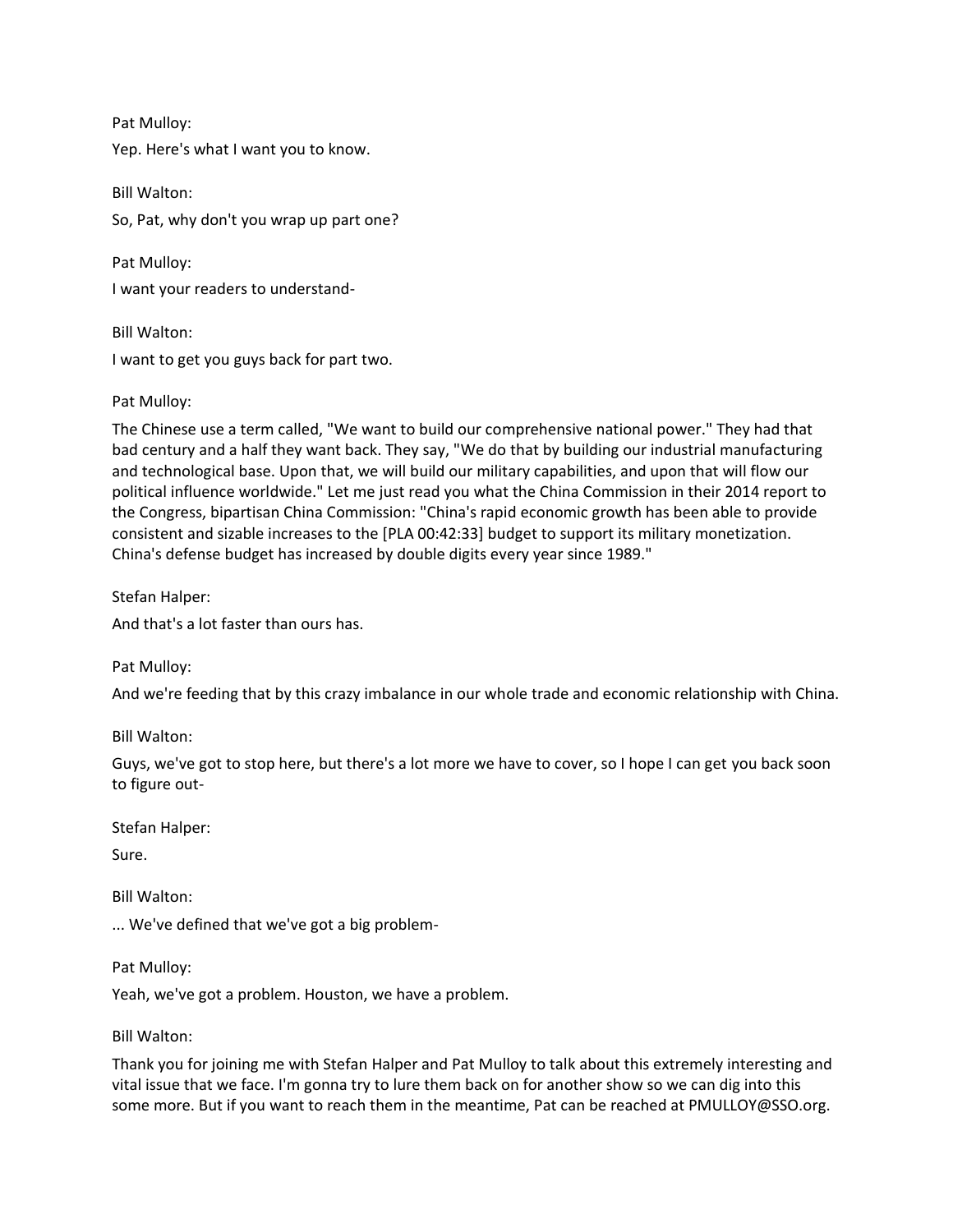Pat Mulloy: @SSO.org, yes.

Bill Walton: Okay, so PMULLOY@SSO.org.

Pat Mulloy: Correct.

Bill Walton: And Stefan, you're at ...

Stefan Halper: I'm at HRBSH@aol.com.

Bill Walton: Okay, well, thank you. Thanks for joining me, and we'll talk with you soon.

Pat Mulloy: Thank you, Bill.

Stefan Halper: Thanks so much, Bill.

Pat Mulloy: Thanks, Stefan.

Stefan Halper: Good to see you, Pat.

Bill Walton:

Pretty interesting.

Speaker 2: Excellent job, guys.

Pat Mulloy: Was it interesting?

Speaker 2: Yeah.

Speaker 6: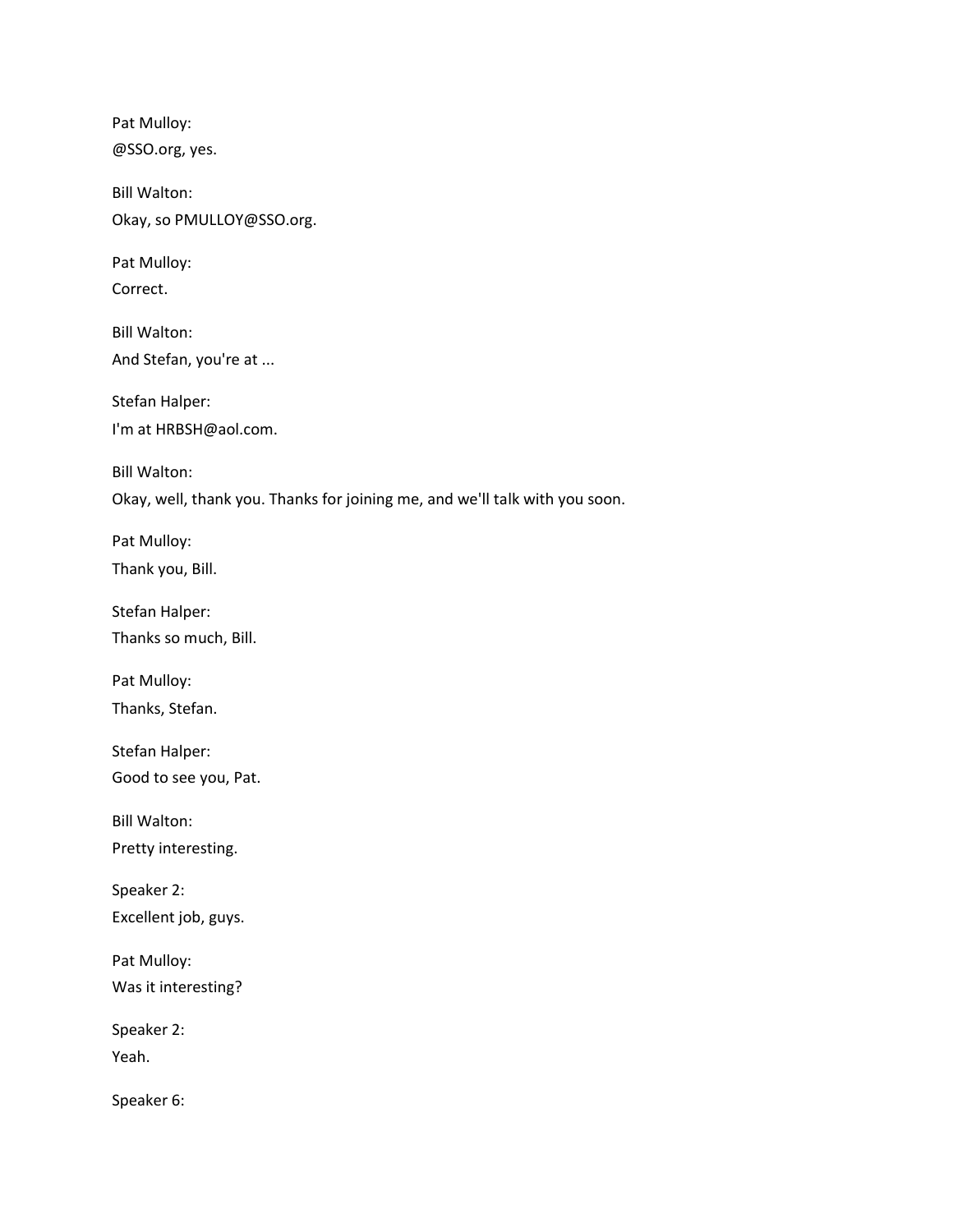Yes, it was.

Pat Mulloy:

Good.

Speaker 2:

Yes.

Bill Walton:

Was that interesting?

Speaker 6:

Yes, it was.

Speaker 2:

Yes.

Bill Walton: Okay, that's the whole ...

Speaker 6:

It makes you kind of scared of China.

Pat Mulloy:

I've got this because people say, "This China Commission is Republicans and Democrats, Senate and House, but almost every report is unanimous." And people say, "How the hell do you guys do that?" And I always say, "We're just like Joe Friday in Dragnet," and then I pull this out and go [music 00:44:26].

Stefan Halper:

Just the facts, man.

Pat Mulloy:

Get the facts, man, and then when you get the facts, it's pretty clear what's going on.

Stefan Halper:

You know, if you do a second show on this-

Bill Walton:

Well, I'd very much like to do [inaudible 00:44:41] I think we now have gotten a chance to [inaudible 00:44:44].

Stefan Halper: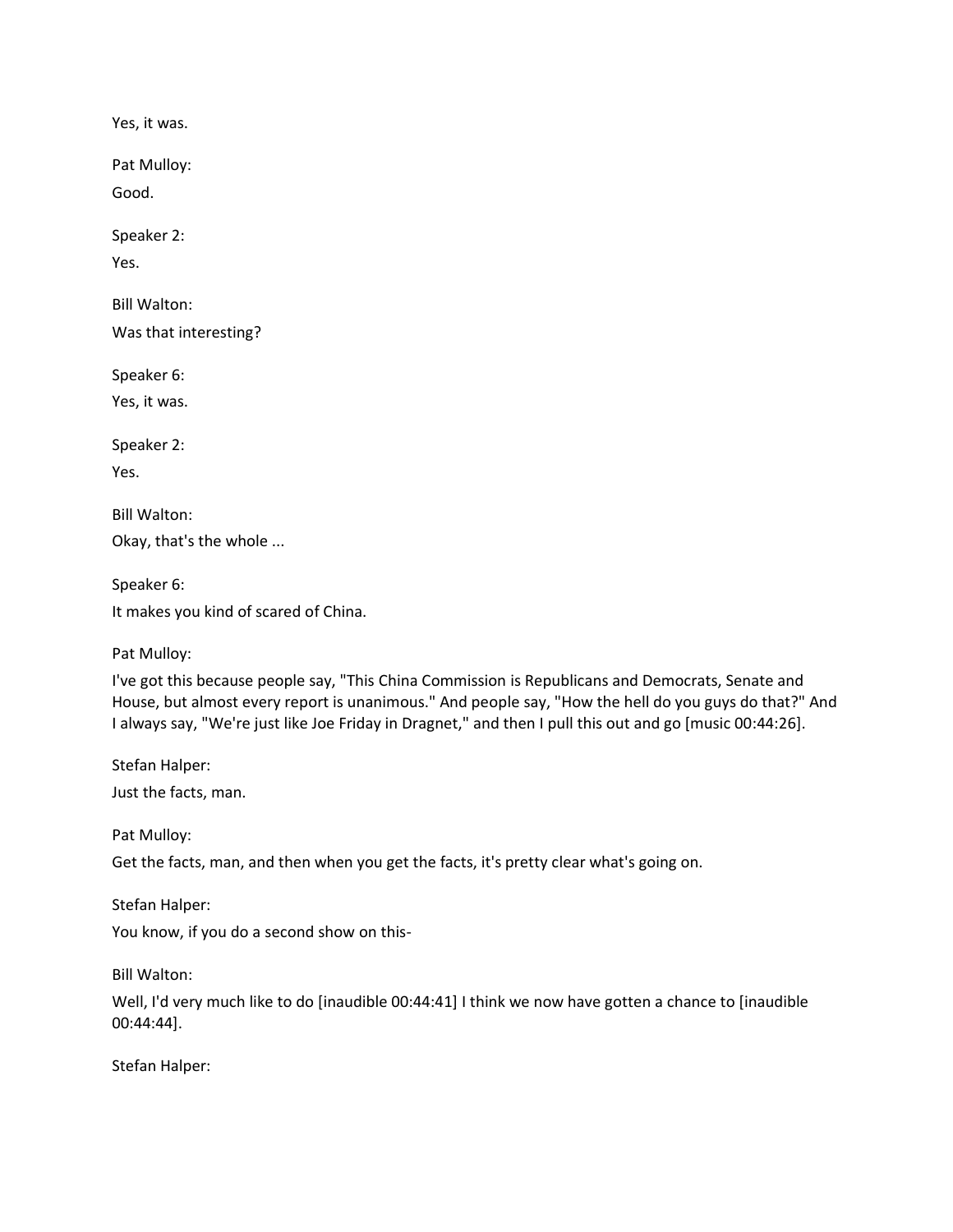Gotten some of the basic facts down. I think it would be helpful or you ought to consider whether you should do this as a comparison between the way that we've been fixated on the Russians and the Soviets and the fact that China is a much more serious threat to us.

Pat Mulloy: Much, much bigger threat to us.

Bill Walton: Totally agree. Totally agree.

# Stefan Halper:

And I think we ought to go into the notion that the nature of warfare of confrontation has changed. It is not about an aircraft carrier rolling up to the coast and frightening the little brown natives anymore. That's not what happens. It's a question of, investment in strategic areas of an economy so that your interests are represented and served-

Speaker 2:

Let's do a show about that next.

Stefan Halper:

... 'cause this is what I-

Speaker 6:

The other thing we didn't get to talk about today is the way the Chinese government really puts a lot of pressure on entities to steal intellectual property [inaudible 00:45:56].

Speaker 2: Yeah, yeah, absolutely.

Bill Walton: The rule of law doesn't exist.

Pat Mulloy:

No.

Bill Walton:

We have a long-term strategic objective. We're gonna get this by [inaudible 00:46:02].

Stefan Halper:

That's right, and the rule of law does not exist. They are quite happy to walk away from it if it benefits ... The thing about China, as I said to you on the telephone when we were chatting the other day, China's policies are designed to serve China, China's objectives, their individual objectives. And they don't accept the idea of a common win-win situation [inaudible 00:46:32] talk about it all the time.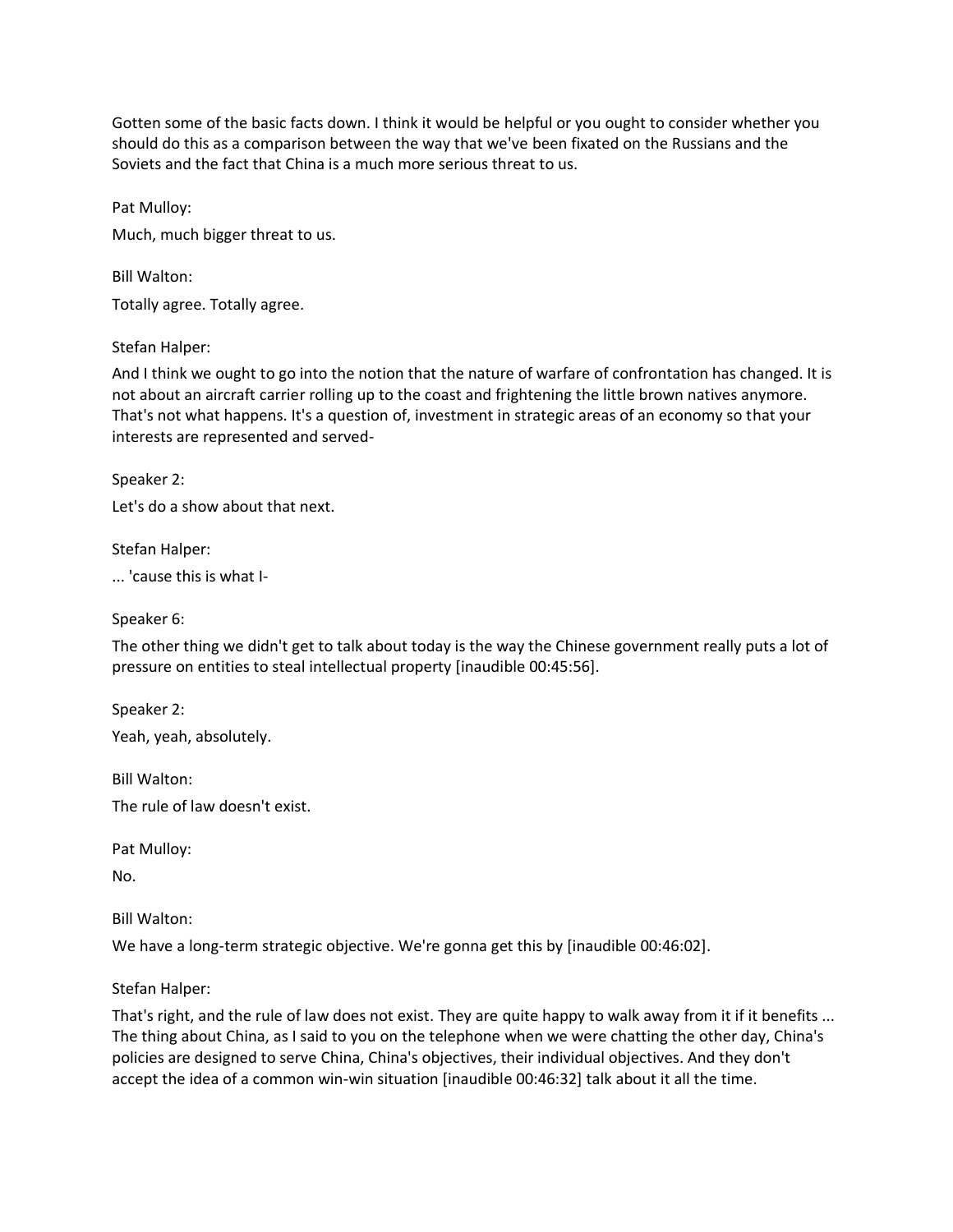Bill Walton:

We talked about that. They don't have the mindset that we do. It's not part of the Western experience or understanding, as I think you put it.

Stefan Halper:

Yeah. Well, they don't. Our political system derives from 1848 when we had ...

Speaker 2:

Hi, baby. She's just passing through.

Stefan Halper:

And our understanding of international politics goes back to that period [inaudible 00:47:13].

Speaker 2: Coco, thank you. Thank you, Coco.

Stefan Halper: [inaudible 00:47:20]

Speaker 2: You guys want to [inaudible 00:47:23]?

Pat Mulloy:

I'm gonna make that call [inaudible 00:47:30] join this call at 2:00.

Speaker 2: We'll order quick [inaudible 00:47:33].

Pat Mulloy: [inaudible 00:47:35] [Dan Damico 00:47:35].

Bill Walton:

Okay, let's say hi to Dan for me. [inaudible 00:47:40] 'cause he turned me around on trade. I think unless you get close to it, you don't really see it.

Pat Mulloy:

Did I send you Lighthizer's testimony that he delivered before the China Commission?

Bill Walton:

Yeah.

Pat Mulloy: I mean that is a terrific piece of testimony. Bob sees it.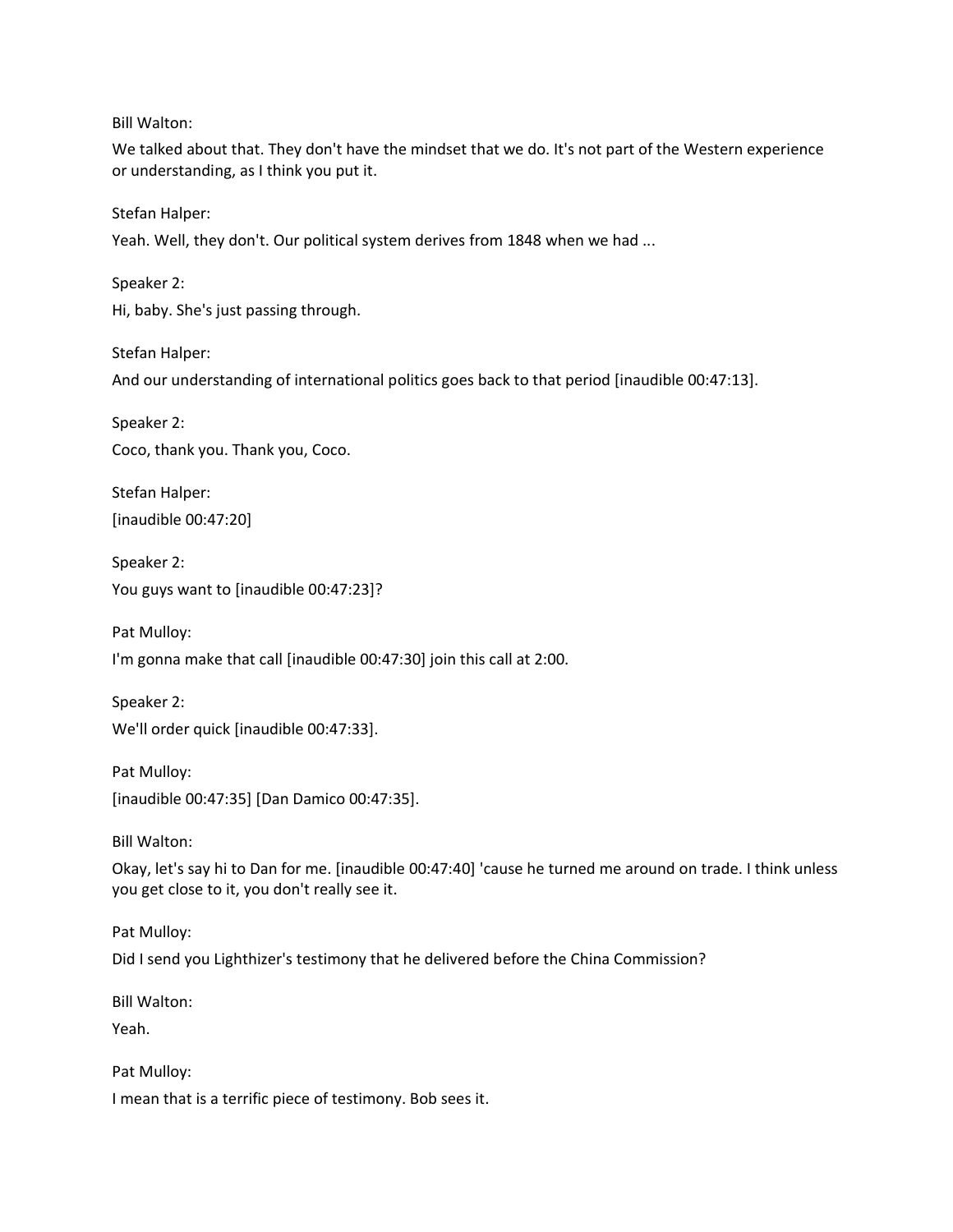Bill Walton:

Well, I'm now joining a world that you've been in a for a while, so I'm just seeing this as a big problem.

Stefan Halper: Do you have my tie and all that stuff?

Bill Walton:

Who are the people who would be sitting there [inaudible 00:48:10]. Oh, you're just off. They're not [inaudible 00:48:14].

Stefan Halper: Thank you very much. That's very kind of you.

Speaker 2: Of course. Thank you. I'm glad you remembered.

Pat Mulloy: That dude dominated this town for 30 years.

Bill Walton: I know, but that's changing.

Pat Mulloy:

It's moving in its new direction. The fact [inaudible 00:48:32] article on Foreign Affairs suggests that that's-

Bill Walton: That's a big [inaudible 00:48:40] change.

Pat Mulloy: That's a big change.

Bill Walton: Okay, all right, so we're gonna talk about that too.

Pat Mulloy: Yeah, this is all [inaudible 00:48:45].

Bill Walton: We'll talk about that too, 'cause we're also talking about ...

Pat Mulloy: